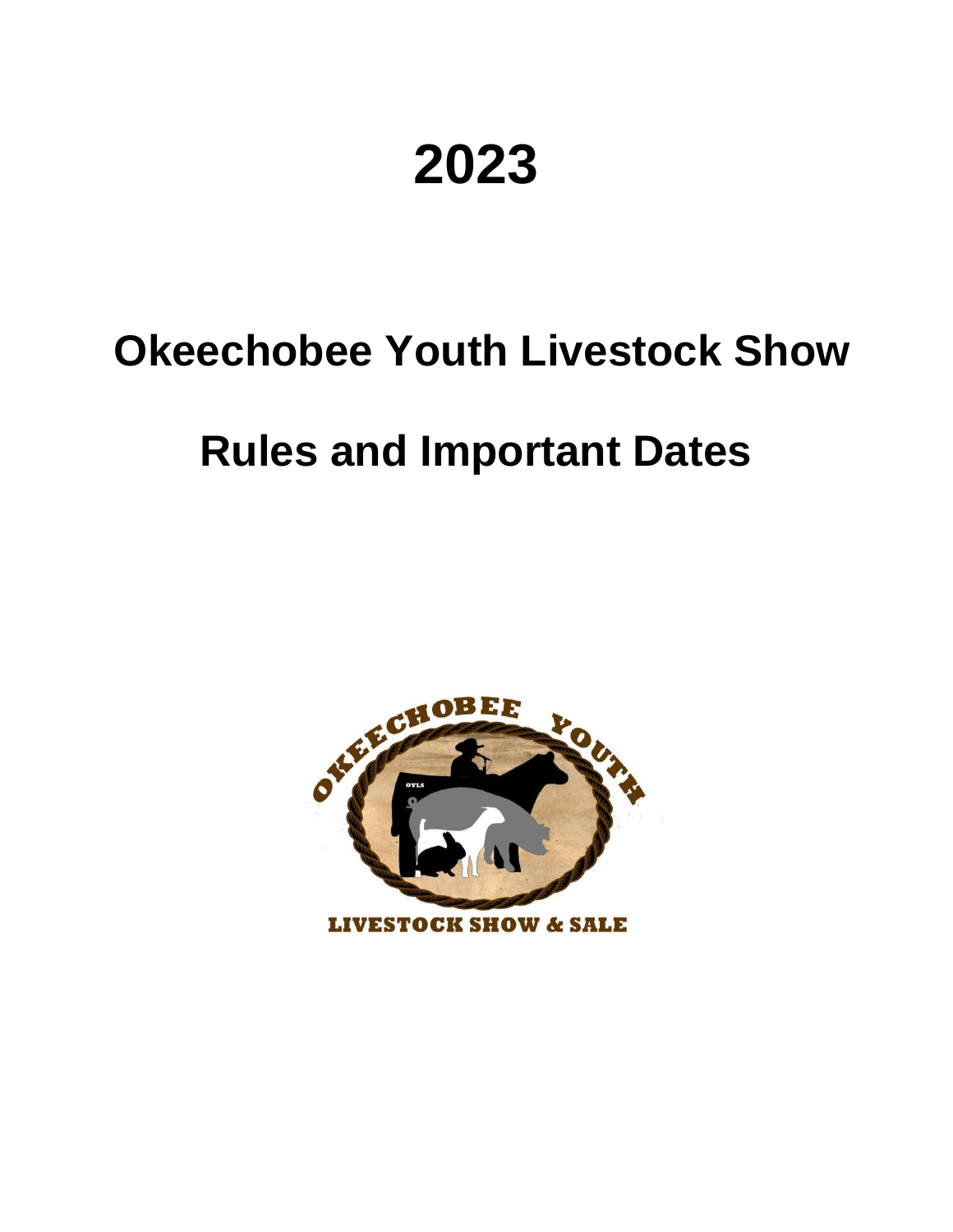Exhibitors,

#### **The Okeechobee Youth Livestock Show Committee welcomes you!**

The Okeechobee Youth Livestock Show (OYLS) was established in 1969. OYLS is a not for profit organization seeking to promote and educate the young people of Okeechobee County, primarily in the field of agriculture and community development.

The OYLS board of directors is a group of sixteen (16) volunteer members. The board is comprised of members of the community in which we all live, work and play. They work hard to ensure that you, and your parents or guardians have an enjoyable experience learning about, showing and selling your projects.

Throughout your projects, you should seek the guidance of your 4-H club leaders, 4-H agent, and FFA advisors. The OYLS board is also here to help guide you through the process. These rules are designed to be a tool to help you navigate your project(s) for a productive show. Please read them carefully. They should answer any questions that you may have. If not, reach out to your 4H leaders, FFA advisors, any OYLS board member or the OYLS administrator.

We look forward to working with you throughout your show project!

See you at the show!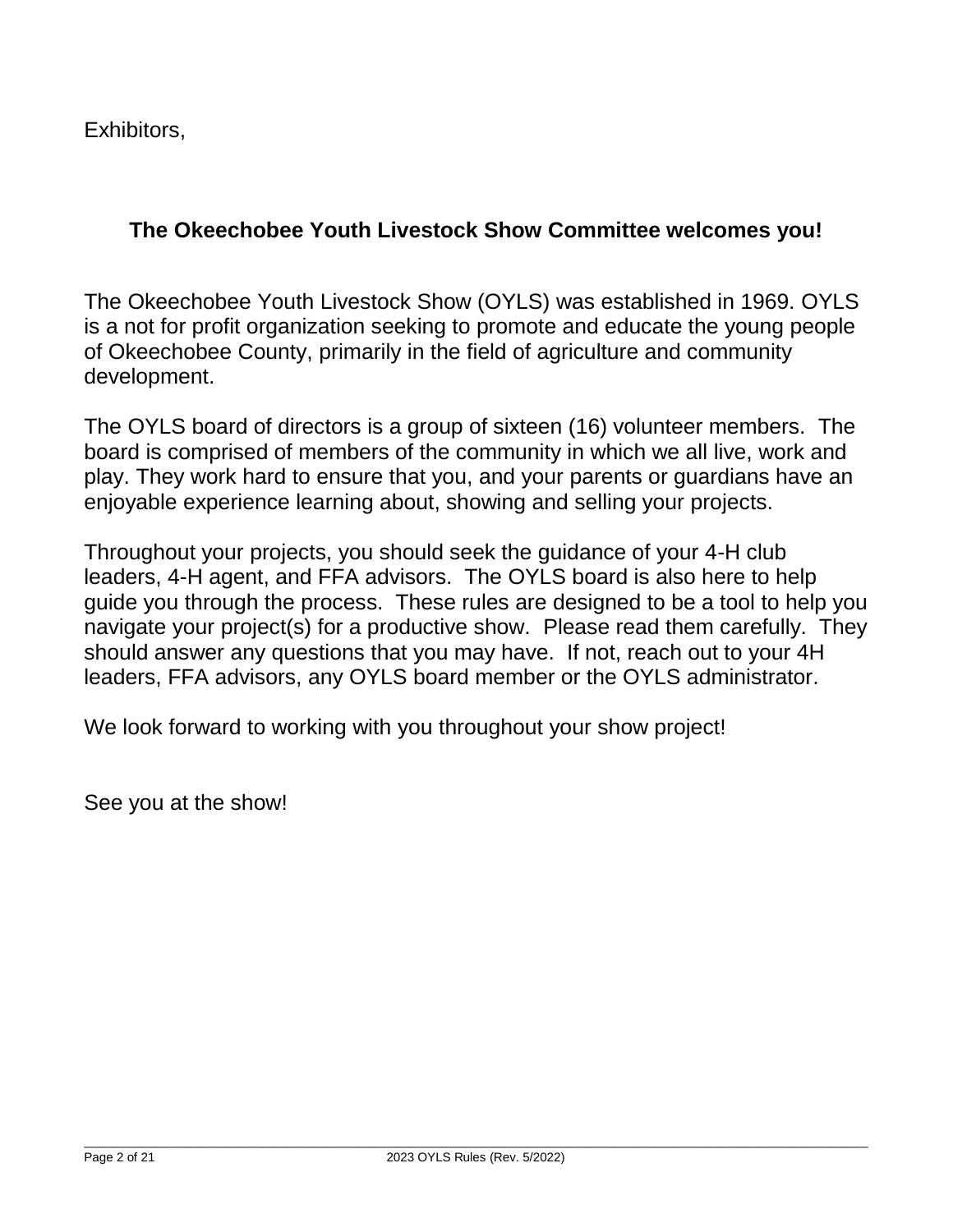### **2023 OKEECHOBEE YOUTH LIVESTOCK SHOW**

#### **ENTRY FORM DUE DATES - SEE GENERAL RULE #8 FOR DETAILS**

| Steer (see page 13)     | September 14, 2022 | <u>Wednesdav</u> | Before 5:00pm | www.okeechobeeyouthlivestockshow.com |
|-------------------------|--------------------|------------------|---------------|--------------------------------------|
| Swine and Boer Goat     | November 30, 2022  | Wednesdav        | Before 5:00pm | www.okeechobeeyouthlivestockshow.com |
| Rabbit and Poultry      | January 11, 2023   | <u>Wednesdav</u> | Before 5:00pm | www.okeechobeeyouthlivestockshow.com |
| Beef Breeding and Dairy | January 11, 2023   | Wednesdav        | Before 5:00pm | www.okeechobeeyouthlivestockshow.com |

#### **INITIAL CHECK-IN / WEIGH-IN FOR MARKET SWINE ONLY**

| Steer | nage<br>.ee :<br>ົ       |          |                      |                                                                  |
|-------|--------------------------|----------|----------------------|------------------------------------------------------------------|
| Swine | 2022<br>$\Delta$ ecember | aturdavٽ | 10:00 am<br>$8:00 -$ | 710<br>. 4601<br>Civic<br>Agri- <sup>r</sup><br>Center at<br>Hwv |

|                                                 |                      | <b>MANDATORY MEETING</b> |               |                                      |  |
|-------------------------------------------------|----------------------|--------------------------|---------------|--------------------------------------|--|
|                                                 | <b>Small Animals</b> | March 10, 2023           | <b>Friday</b> | 6:30 pm                              |  |
| Swine, Steer, Beef Breeding, Dairy, Lamb & Goat | March 12, 2023       | Sunday                   | 6:00 pm       |                                      |  |
| <b>SHOW CHECK-IN and/or WEIGH-IN</b>            |                      |                          |               |                                      |  |
| Small Animal                                    | March 10, 2023       | Friday                   |               | $3:00 - 6:00$ pm                     |  |
| Dairy                                           | March 12, 2023       | Sunday                   |               | $9:00 - 12:00$ pm                    |  |
| Swine                                           | March 13, 2023       | Monday                   |               | $7:00 - 11:00$ am                    |  |
| <b>Beef Breeding</b>                            | March 15, 2023       | Wednesday                |               | $7:00 - 10:00$ am                    |  |
| <b>Steer</b>                                    | March 15, 2023       | Wednesday                |               | $7:00 - 10:00$ am                    |  |
| <b>Boer Goat</b>                                | March 15, 2023       | Wednesday                |               | $7:00 - 10:00$ am                    |  |
|                                                 |                      | <b>SHOWS</b>             |               |                                      |  |
| <b>Poultry Show</b>                             | March 11, 2023       | Saturday                 | $9:00$ am     |                                      |  |
| <b>Rabbit Show</b>                              | March 12, 2023       | Sunday                   | $9:00$ am     |                                      |  |
| Dairy Show                                      | March 13, 2023       | Monday                   |               | 5:00 pm (exit by 9:00am Tuesday)     |  |
| Swine Showmanship                               | March 14, 2023       | Tuesday                  | 5:00 pm       |                                      |  |
| Swine Show                                      | March 15, 2023       | Wednesday                | 5:00 pm       |                                      |  |
| <b>Boer Goat Show</b>                           | March 16, 2023       | Thursday                 | $2:00$ pm     |                                      |  |
| <b>Steer Show</b>                               | March 16, 2023       | Thursday                 | $5:00$ pm     |                                      |  |
| <b>Beef Breeding Show</b>                       | March 17, 2023       | Friday                   |               | 2:00 pm (exit by completion of show) |  |
| <b>SALE</b>                                     |                      |                          |               |                                      |  |

The sale will begin with Small Animals, Boer Goats, Dairy, Beef Breeding, Steers and then Swine. March 18, 2023 **Saturday** 2:00 PM

| <b>MANDATORY WORKDAY</b>                                                                                    |                       |        |           |  |
|-------------------------------------------------------------------------------------------------------------|-----------------------|--------|-----------|--|
|                                                                                                             | <b>March 23, 2023</b> | Sunday | $9:00$ AM |  |
| Workday is mandatory for exhibitors in the Intermediate and Senior age divisions. Exhibitors must be        |                       |        |           |  |
| accompanied by one parent. Exhibitors in the Junior age division are exempt and are not required to attend. |                       |        |           |  |

**Buyer's thank-you letter** in an addressed, stamped, and unsealed envelope is due *on or before* WEDNESDAY, April 5, 2023, before 5:00 PM at the Okeechobee County Extension Office located at 458 Hwy 98 North. Exhibitors' checks will be distributed on a date to be determined and announced by the OYLS Committee. (see General Rules #26)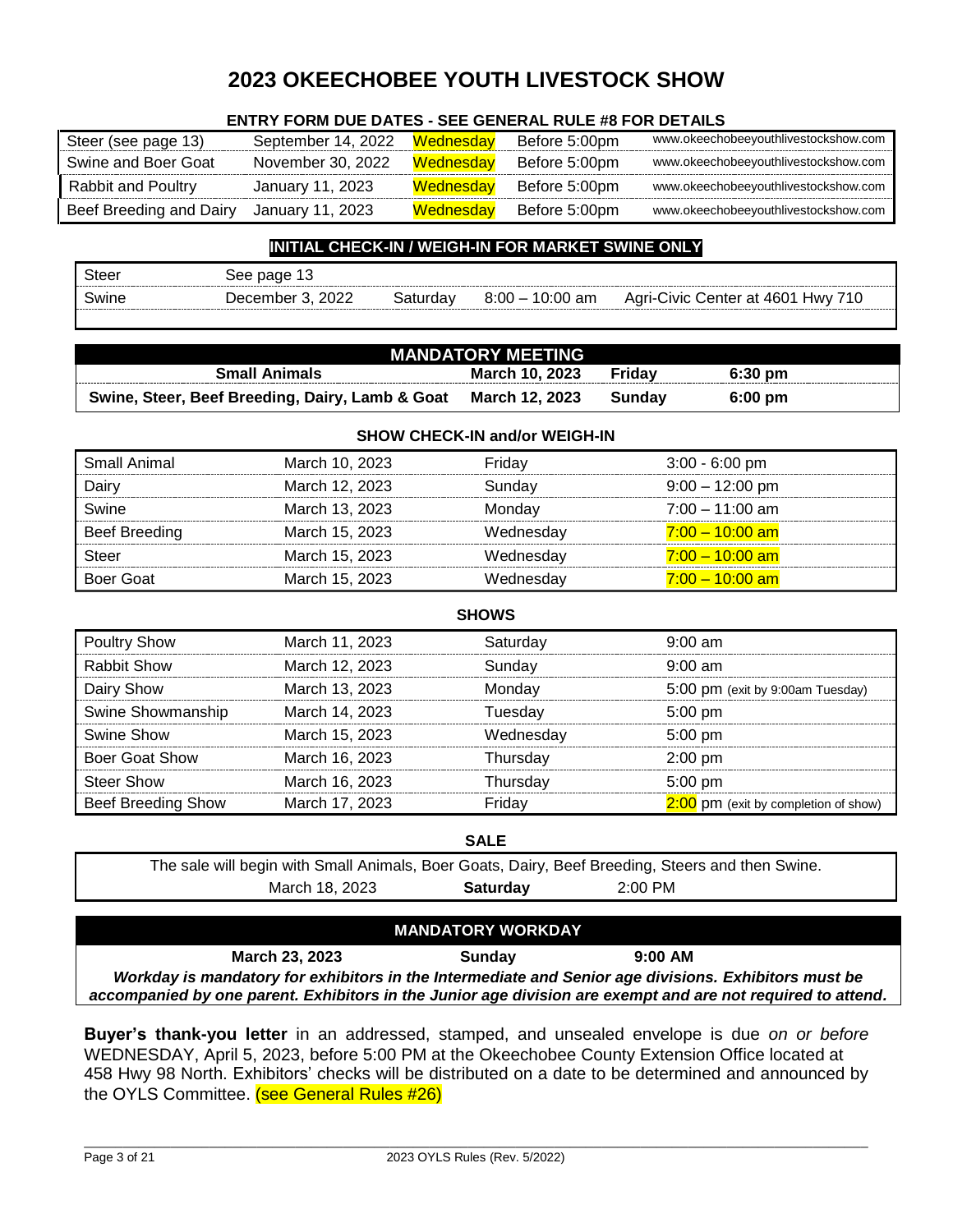**2023**



# **RULES**

### **UPDATES AND REVISIONS ARE IN BOLD, UNDERLINED TYPE AND ARE ALSO HIGHLIGHTED!!!**





**IMPORTANT NOTE: The link to complete and submit all entry forms can be found at Okeechobee Youth Livestock Show's website [\(www.okeechobeeyouthlivestockshow.com\)](http://www.okeechobeeyouthlivestockshow.com/) under the Rules & Information page.**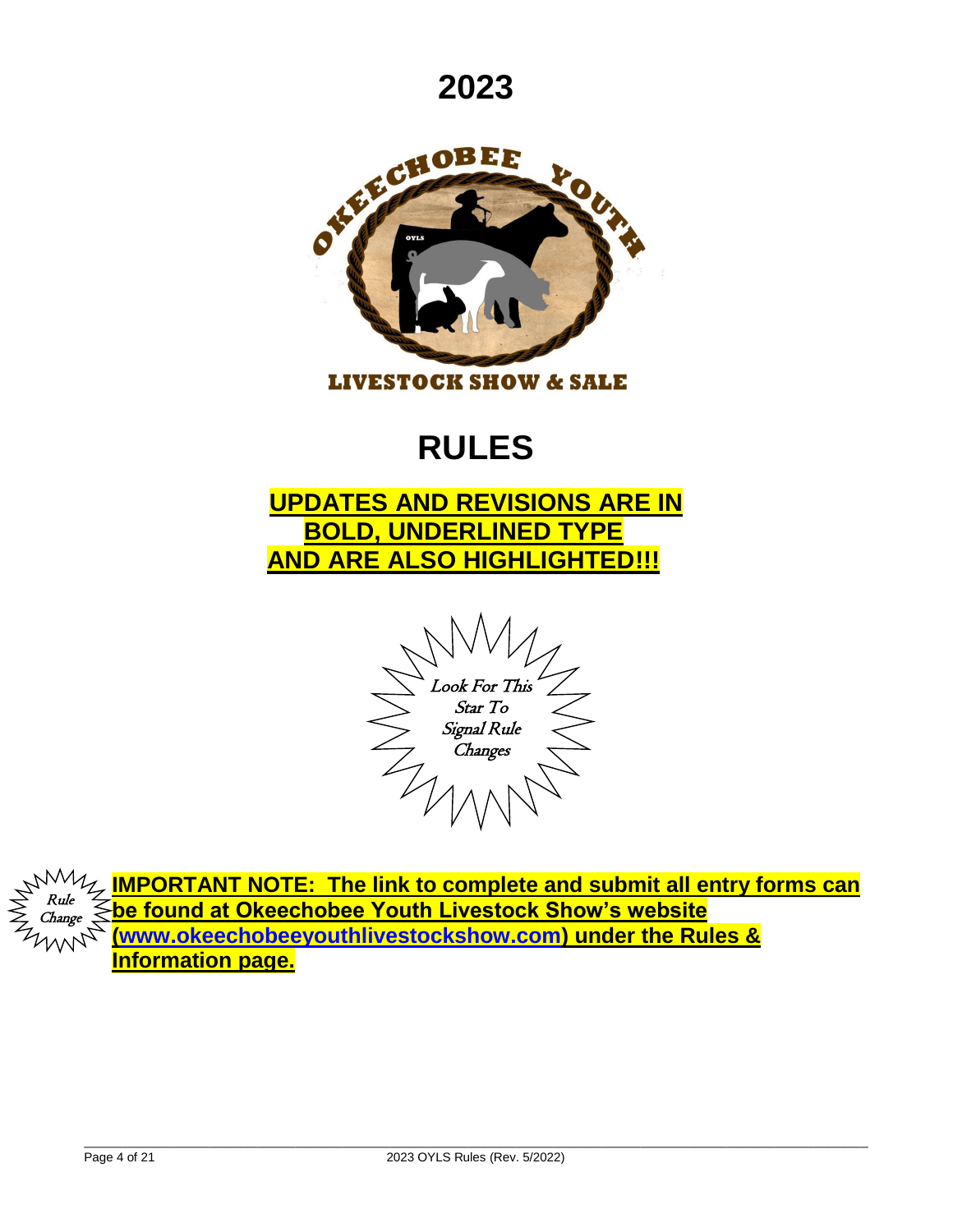#### Okeechobee Youth Livestock Show, Inc. P.O. Box 1313 Okeechobee, FL 34973-1313

|                          | <b>2022-2023 OYLS COMMITTEE</b>          |                                                 |                                                                             |
|--------------------------|------------------------------------------|-------------------------------------------------|-----------------------------------------------------------------------------|
|                          | (updated May 2022)                       |                                                 |                                                                             |
| Frank Lewis, President   | Matt Vinson,                             | Josh Clay, Treasurer                            | Beth Lehman, Secretary                                                      |
|                          | <b>Vice President</b>                    |                                                 |                                                                             |
| Mariah Anuez             | <b>Hamilton Bishop</b>                   | <b>Ben Butler</b>                               | Albert Ceballos                                                             |
| Brigitte D'Ariano        | <b>VACANT</b>                            | <b>Steve Hargraves</b><br><b>Jared Prescott</b> | Gary Johnson<br>Julie Schoonmaker                                           |
| <b>VACANT</b>            | <b>Travis Larson</b>                     |                                                 |                                                                             |
| 4H Advisor: Paula Daniel |                                          |                                                 | FFA Advisors: Brian Dryden, Jared Prescott, Brian Trimble, Megan Williamson |
|                          | <b>OYLS Administrator Kimberly Lundy</b> | okeechobeeyIs@gmail.com                         |                                                                             |
|                          | STEER and BEEF BREEDING                  |                                                 |                                                                             |
|                          | Hamilton Bishop                          | 863-634-3142                                    |                                                                             |
|                          | Steve Hargraves                          | 863-634-8316                                    |                                                                             |
|                          | VACANT                                   |                                                 |                                                                             |
|                          | <b>Frank Lewis</b>                       | 772-940-9595                                    |                                                                             |
|                          | Matt Vinson                              | 863-697-1205                                    |                                                                             |
|                          |                                          |                                                 |                                                                             |
|                          |                                          |                                                 |                                                                             |
|                          | <b>SWINE</b>                             |                                                 |                                                                             |
|                          | Albert Ceballos                          | 772-633-0999                                    |                                                                             |
|                          | VACANT                                   |                                                 |                                                                             |
|                          | Gary Johnson                             | 863-843-5341                                    |                                                                             |
|                          | Jared Prescott                           | 863-634-1657                                    |                                                                             |
|                          | Julie Schoonmaker 863-634-7832           |                                                 |                                                                             |
|                          |                                          |                                                 |                                                                             |
|                          | <b>DAIRY</b>                             |                                                 |                                                                             |
|                          | Hamilton Bishop                          | 863-634-3142                                    |                                                                             |
|                          | Ben Butler                               | 863-634-1463                                    |                                                                             |
|                          | <b>Travis Larson</b>                     | 863-634-0102                                    |                                                                             |
|                          |                                          |                                                 |                                                                             |
|                          | SMALL ANIMAL                             |                                                 |                                                                             |
|                          | Mariah Anuez                             | 863-610-2946                                    |                                                                             |
|                          | Brigitte D'Ariano                        | 561-902-8559                                    |                                                                             |
|                          | Matt Vinson                              | 863-697-1205                                    |                                                                             |
|                          |                                          |                                                 |                                                                             |
|                          | <b>BOER GOAT</b>                         |                                                 |                                                                             |
|                          | <b>Steve Hargraves</b>                   | 863-634-8316                                    |                                                                             |
|                          | VACANT                                   |                                                 |                                                                             |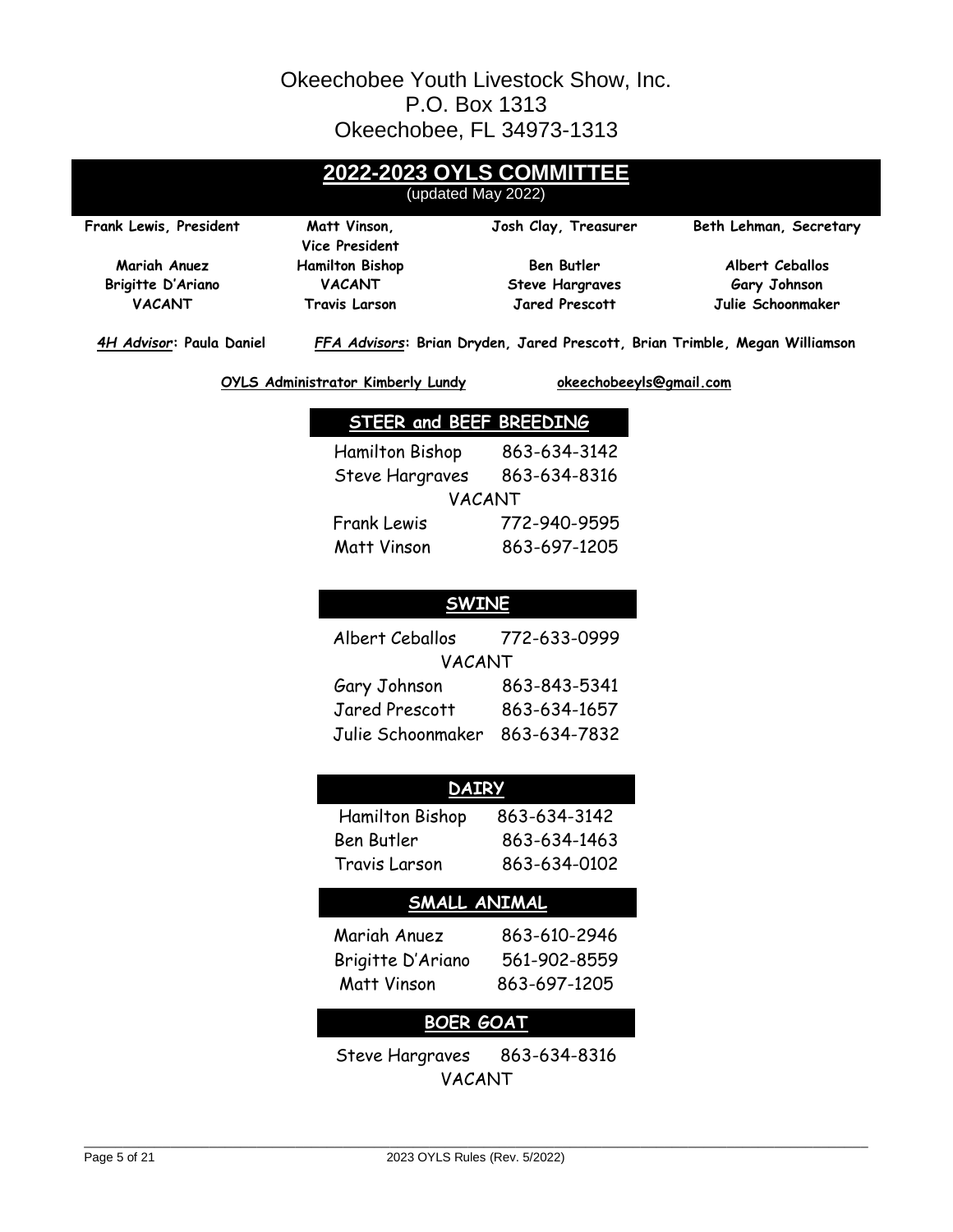- 1. Exhibitor must be an active Okeechobee 4-H or FFA member *in good standing* enrolled by October 31, 2022.
- 2. Exhibitor must be currently enrolled in the Okeechobee County School District or live in Okeechobee County and, upon request, be able to provide satisfactory proof of enrollment in another school district. Anyone having graduated shall be ineligible to enter the show.
- 3. Exhibitors in  $6<sup>th</sup>$  grade through 12<sup>th</sup> grade must have a 2.0 grade point average (GPA) to participate in the March show. You must submit your most current report card to [okeechobeeyls@gmail.com,](mailto:okeechobeeyls@gmail.com) no later than February 1<sup>st</sup>. Home Schooled exhibitors must provide their most current evaluation. Failing to email your report card or evaluation will result in a twenty-five dollar (\$25.00) fine if it is received after February 1<sup>st</sup>, but no later than February 15<sup>th</sup>.
- 4. Physical conditions of exhibitor which the Show Committee considers to be a health and safety problem in the show or sale may result in the Committee not accepting an entry or allowing the entrant to participate in the show or sale.
- 5. Exhibitor must be at least eight (8) years old by September 1, 2022. Participants that are ages five (5) to seven (7) as of September 1, 2022 will only permitted to show rabbits and poultry.
- 6. The Okeechobee Youth Livestock Show Committee believes that every youth exhibitor should receive proper training information for raising and showing a youth animal project. It is important that the exhibitor understand the purpose and importance of ethics in youth livestock projects, proper animal handling and management, and the difference between animal welfare and animal rights. The Mandatory Youth Livestock Show Ethics and Animal Care Workshop is designed to meet these requirements. Every youth exhibitor is required to attend a workshop and obtain certification no later than January 15<sup>th</sup>. Certification is valid for a 3 year period. This program has been endorsed by the Florida Department of Agriculture and Consumer Services and the University of Florida, IFAS. Dates, times, and locations of workshops will be available from 4-H Club Leaders, FFA Advisors, and the Florida State Fair website [\(www.floridastatefairag.com\)](http://www.floridastatefairag.com/) after they have been scheduled.
- 7. OYLS recognizes that it is a privilege to participate in the livestock show and sale, and that bullying activities and illegal substance use are detrimental to the education provided by participation in 4-H or FFA activities. By entering an exhibit in the OYLS, the exhibitor acknowledges that if they are found to participate in bullying activities or illegal substance use, their entry may be disqualified at any time at the discretion of the OYLS board of directors.
- 8. All entry forms must be completed and submitted online, follow the link located at [www.okeechobeeyouthlivestockshow.com,](http://www.okeechobeeyouthlivestockshow.com/) under rules and information. Entries will remain pending until verified by 4-H and FFA Advisors.



a. Steer entry forms must be completed online at the link provided above on or before Wednesday, September 14, 2022, at 5:00 pm. **NO LATE ENTRIES WILL BE ACCEPTED!** b. Swine entry forms must be completed online at the link provided above on or before Wednesday, November 30, 2022, at 5:00 pm. **NO LATE ENTRIES WILL BE ACCEPTED!** c. Goat entry forms must be completed online at the link provided above on or before Wednesday, November 30, 2022, at 5:00 pm. **NO LATE ENTRIES WILL BE ACCEPTED!** (\*see rule #10 regarding administrative fee)

d. Beef breeding entry forms must be completed online at the link provided above on or before Wednesday, January 11, 2023 at 5:00 PM. Purebred entry forms must also include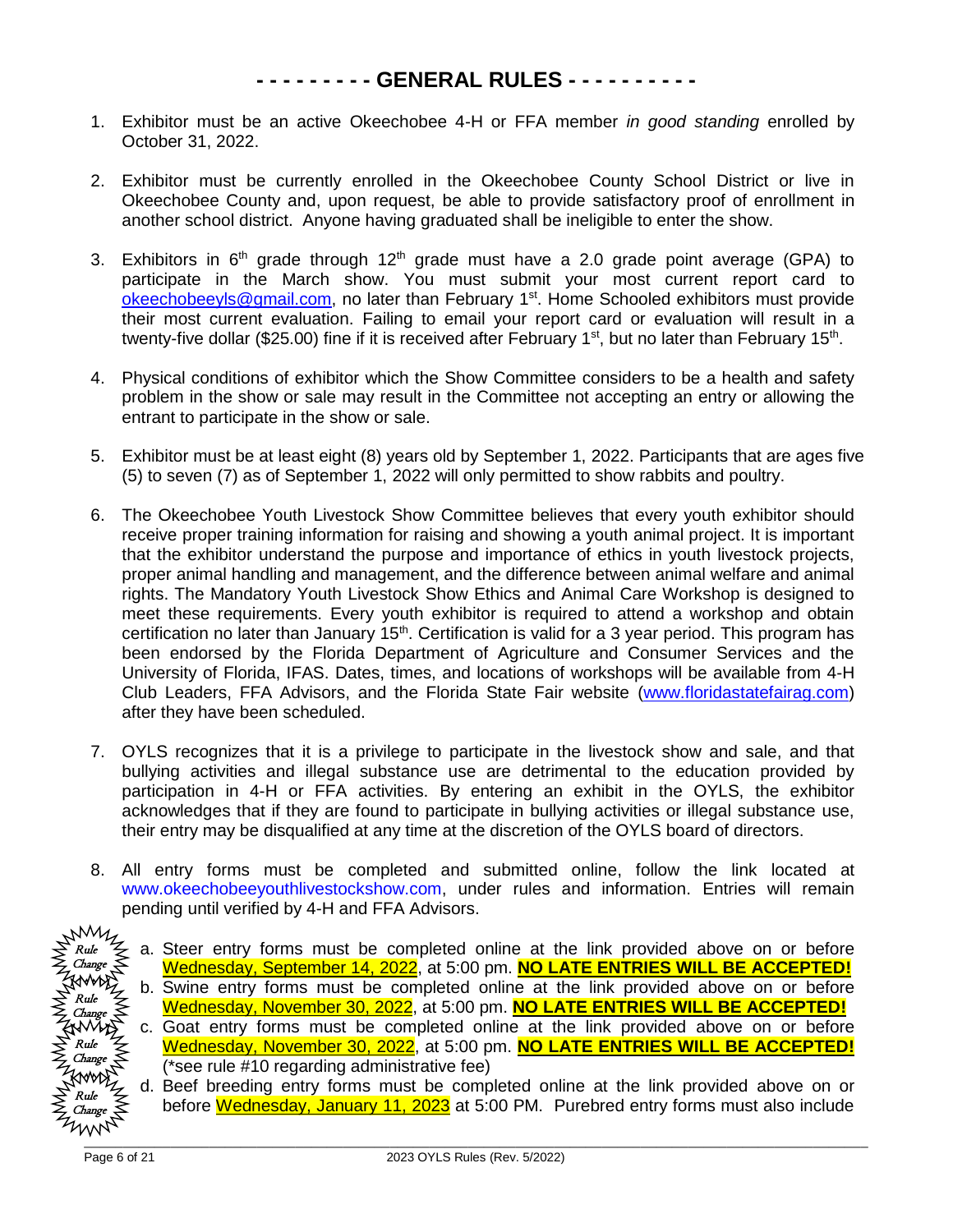a copy of the registration papers or the application for registration if not already registered. The ability to add pairs will be available online. (\*see rule #10 regarding administrative fee). **NO LATE ENTRIES WILL BE ACCEPTED!**



Dairy entry forms must be completed online at the link provided above on or before Wednesday, January 11, 2023, at 5:00 PM. Entry forms must include a copy of the Grade ID papers, registration papers, or the application for registration if not already registered. (\*see rule #10 regarding administrative fee). **NO LATE ENTRIES WILL BE ACCEPTED!**



f. Rabbit and Poultry entry forms must be completed online at the link provided above on or before Wednesday, January 4, 2023, at 5:00 PM. (\*see rule #10 regarding administrative fee). **NO LATE ENTRIES WILL BE ACCEPTED!**



9. **ALL EXHIBITORS MUST download and read the 2023 OYLS rules. The acknowledgement form on the last page of the rules must be signed by the Exhibitor and Parent/Guardian and emailed to [okeechobeeyls@gmail.com](mailto:okeechobeeyls@gmail.com) prior to entry deadline of the individual show (small animal, dairy, swine, goat, steer, beef breeding) in order to complete the entry. If this form is not received, the entry will be void and the Exhibitor will not show this year.**

10. A \$10 administrative fee will be assessed per non-sale animal entry for Beef Breeding, Dairy, Goats, Poultry and Rabbits. This fee will be collected upon entry online.



- 11. An exhibitor may enter and show six (6) animals or exhibits with a maximum of four (4) entries in one category. Exhibitor may enter only one animal per class. Exhibitor may initially weigh-in only one Steer *or* check-in only one Market Swine. **(Excluding Dairy Show Exhibitors), Dairy Show Exhibitors may show up to six (6) Dairy. Dairy Exhibitors exhibiting up to six (6) Dairy animals will not be permitted to show any other species.**
- 12. All animals must comply with State and/or Federal health regulations. All animals except swine and small animals must have a Health Certificate signed by an accredited Veterinarian.
- 13. All cattle with horns must be tipped to no smaller than a quarter (i.e. .25 cent piece) in diameter.
- 14. All animals must be approved by a sifting Committee as to quality and breed characteristics, along with fitness and grooming, so as to be a credit to the show and sale.
- 15. Showmanship is mandatory for all species. Exhibitor must show his/her own animal, except on permission of the Committee, and stand-in is not eligible for showmanship. Club/Chapter projects are not permitted to show in showmanship.



16. Exhibitor must manage his/her animal to the satisfaction of the show Committee. **Thursday, March 16, 2023 at 9:00 am, ALL STEER EXHIBITORS MUST walk their steers into the show ring to demonstrate their control of the animal. Beef Breeding animals may be required to do so at the discretion of the show Committee.** All rejected animals must be removed immediately from the grounds and will not be allowed to show or sell. Animals can be rejected at anytime from the show by the show Committee.

- 17. All animals must have an exhibitor's identification sign. The sign must have the Exhibitor's name, 4-H/FFA club name, animal name and animal breed. Signs must be displayed by the end of the respective check-in day. (The assigned Coop Card will suffice for Small Animals.)
- 18. Use of tranquilizers or other forms of tampering is prohibited. Any market animal will be condemned if there are signs of drug residue. Exhibitor will forfeit all monies and/or prizes from that animal and be banned from OYLS.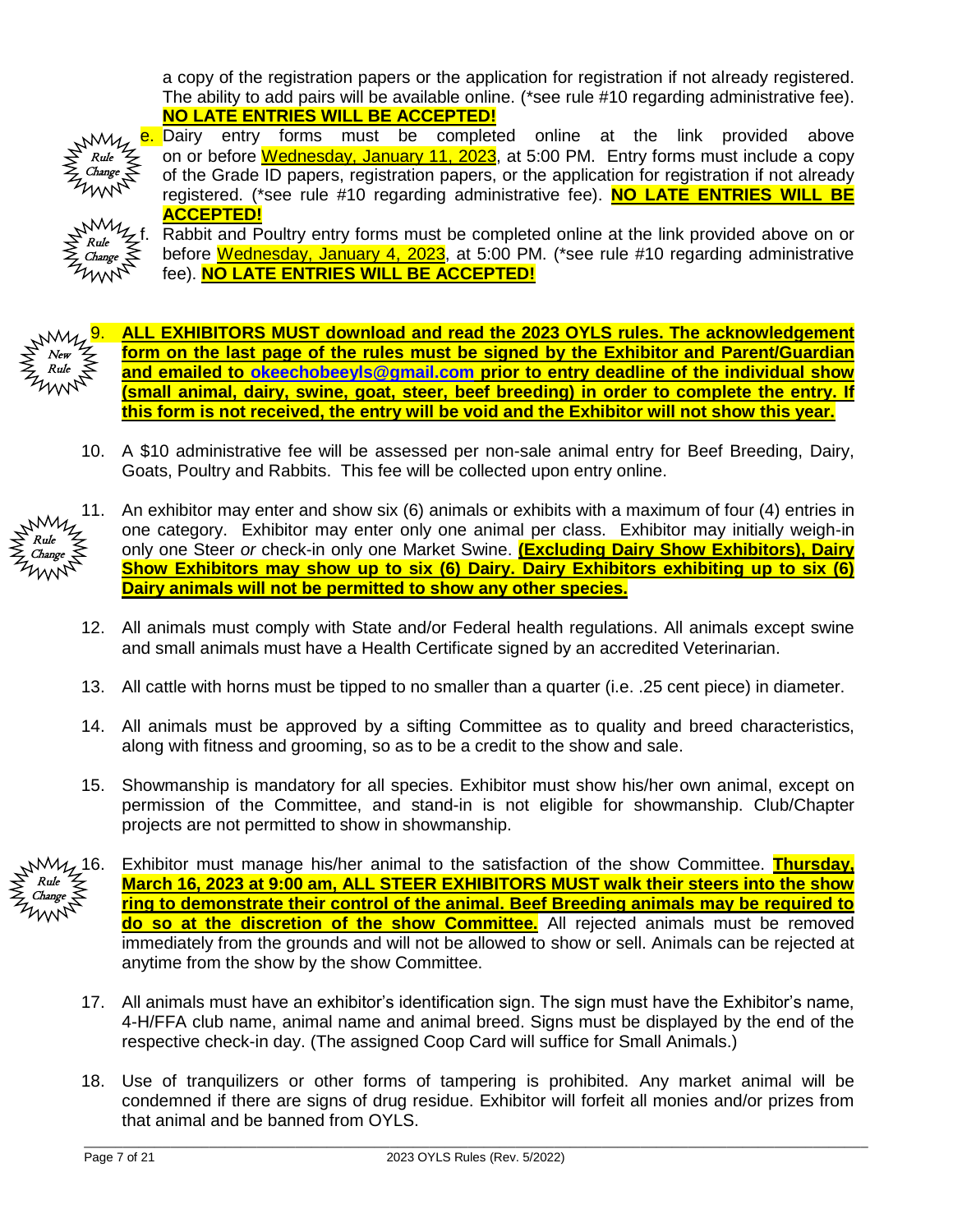

#### All cattle must have and be shown with a suitable halter.

20. Exhibitor must keep his/her animals, stall space, and the barn in general, clean and neat as possible and must provide a suitable feed box. There will be a monetary penalty charged if stall space is not kept presentable and the possibility of not being eligible to show the following year. Stall space for all animals will be assigned by OYLS.



21. **Show boxes and chairs will not be allowed in the barn. Space will be provided in the horse barn stalls. (Excluding Dairy Show Exhibitors)**

22. **Water buckets MUST NOT be left in the cattle beds. They must be removed immediately after watering the animal.**

- 23. Exhibitors must dress appropriately any time on the fairgrounds and must wear appropriate dress of the organization designated by the 4-H or FFA advisors during the Show and Sale.
- 24. Exhibitor will be responsible for the care of his/her animal until it is removed from the barn. Nonsale, milking dairy animals can, at the exhibitor's option, be removed after the dairy show. Additionally, cattle only (not the exhibitor) will be excused to go to another show with confirmation of entry into that other show and 30-day advance notification in writing to the livestock show Committee. All other animals must remain until released by the Committee.
- 25. There will be three Showmanship divisions in each of the seven (7) shows (Beef Breeding, Dairy, Goat, Poultry, Rabbit, Steer, and Swine). Participation is mandatory with the exception of chapter projects, which are excluded from showmanship competition.
	-

i) Junior 11 Years Old and Younger as of 9/l/22.

ii) Intermediate  $12, 13 & 14$  Years Old as of  $9/1/22$ .

- iii) Senior 15 Years Old and older as of 9/l/22.
- 26. Intermediate and Senior Exhibitors are required to attend the designated workday or to perform other work to be designated by the OYLS Committee. Failure to follow this rule will result in a \$100 fine. Exhibitors must sign in and sign out to receive credit for the workday.



A stamped, addressed, unsealed envelope with a thank you letter(s) to the buyer(s) of your animal must be turned in to the Okeechobee County Extension Office on or before WEDNESDAY, April 5, 2023, at 5:00 pm or a \$100 fee will be deducted from the sale check. If your thank you letter(s) was/were not previously turned into the Okeechobee County Extension Office, it/they must be brought to the **check distribution** in a stamped, addressed, unsealed envelope before you receive your sale check. **If the thank you letter is not received by the check distribution date, the Exhibitor will not be allowed to show next year.**

- 28. Unless notified by the OYLS Administrator that your Buyer chose the donation option, a thank you plaque(s), which will hold a 5 X 7 picture that will be given to the buyer(s) by the exhibitor, must be brought to the check distribution site before you receive your sale check. Pictures will be given to the exhibitor along with their check.
- 29. If, at any time, the OYLS Committee determines the exhibitor is not directly responsible for the care and welfare of their project or that anyone other than the exhibitor profits from the sale of the animal, the OYLS Committee reserves the right to prohibit that exhibitor from participation in the show and sale.



 $\blacksquare$  All exhibitors shall turn in a completed record book by the due dates established by the 4-H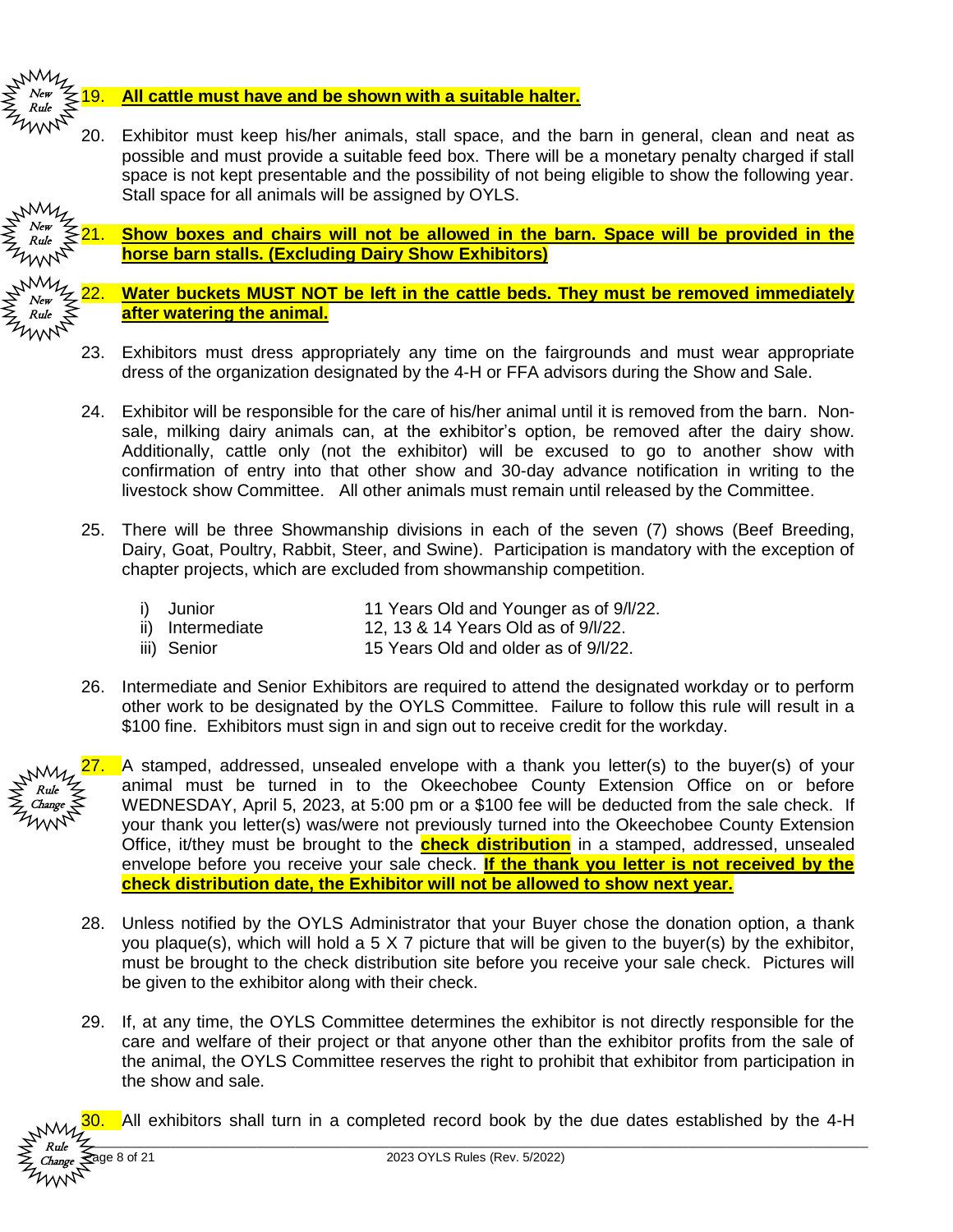Agent and/or FFA Advisor. The record book must correspond with the 4-H or FFA designation indicated on each project entry form. **NO LATE RECORD BOOKS WILL BE ACCEPTED. If the record book is not received, the Exhibitor will not be allowed to show the next year. The missing record book must be completed and turned in before the Exhibitor will be allowed to show in the following years.**

- 31. No professional fitter will be allowed to assist or groom any animal or said animal will be disqualified from the show and sale. Only Exhibitor's family or fellow 4-H/FFA members may be permitted.
- 32. Special barn rules may be posted.
- 33. Inappropriate conduct will not be tolerated. The Okeechobee Youth Livestock Show Committee has the authority to ban anyone for conduct deemed to be inappropriate.
- 34. Show management is in no way responsible for exhibits or any accidents that may occur.
- 35. Final interpretation and administration of all rules is vested in the Livestock Show Committee and its decision is final. Any changes or amendments to these rules can only take place with 2/3 majority vote of the entire Livestock Show Committee.
- 36. Appeals to any OYLS rule must be made in writing and delivered to the OYLS Committee by mail or in person. Appeals must be received 30 days prior to show check-in to be considered before the show. Any appeals received within 30 days of show check-in will not be guaranteed a ruling until after the show. Once appeals are voted on by Committee, the decision is final.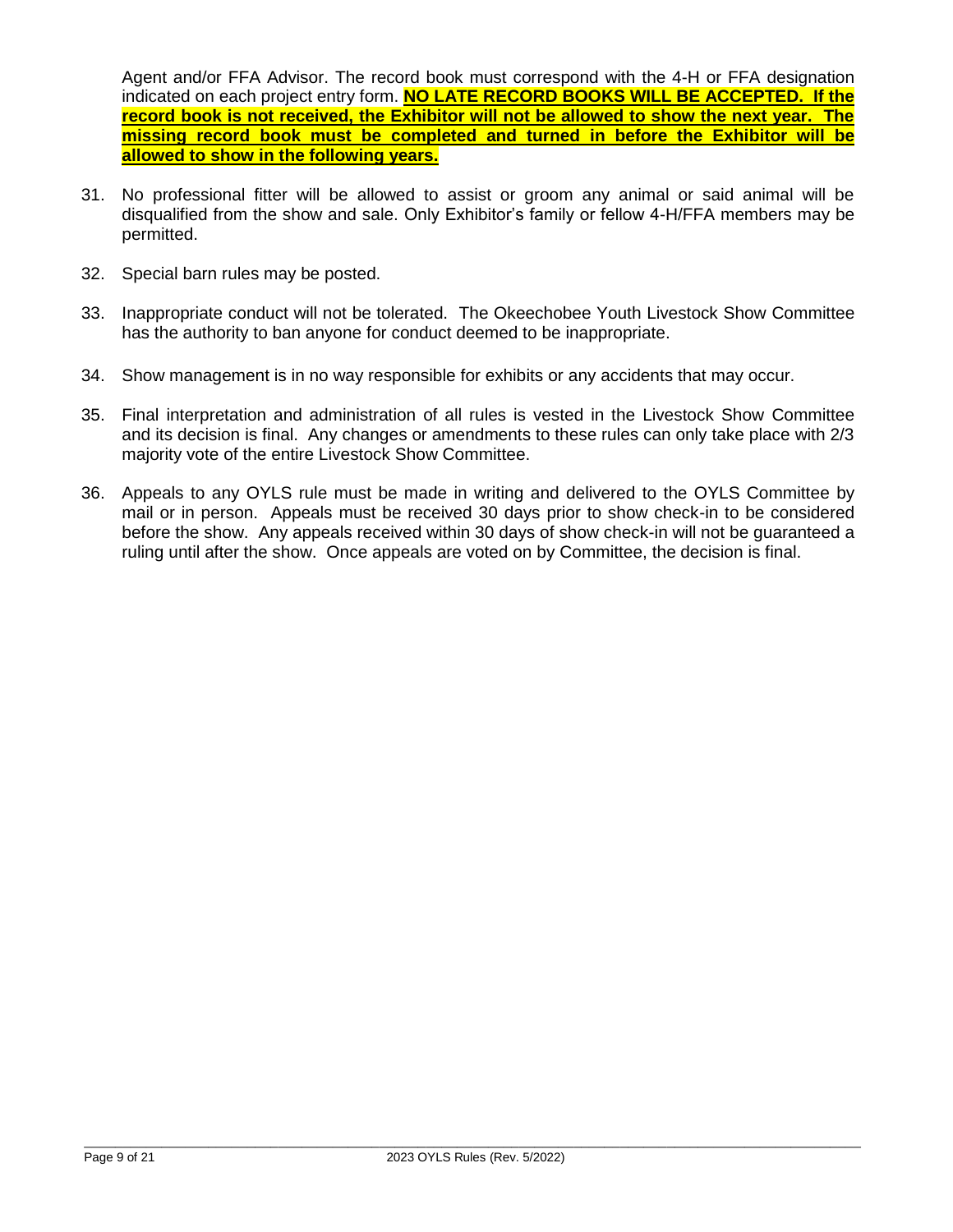#### **- - - - - - - - - - SALE RULES - - - - - - - - - -**

1. All Steers and Market Swine shall be sold and slaughtered at a designated slaughterhouse.



2. **Dairy Exhibitors may sell a calf, heifer or cow. Heifers over 20 months of age must be confirmed pregnant or milking. Heifers will be pregnancy checked the week of the sale.**

- 3. Exhibitor may sell only one (1) animal per year.
- 4. If an animal is condemned at the show Committee designated slaughterhouse, the buyer will be reimbursed for the buy-back amount at the expense of the exhibitor.
- 5. Sale order will be as follows: Small Animals, Boer Goats, Dairy, Beef Breeding, Steers and then Swine.
- 6. Steers will sell by Grand, Reserve, and the Okeechobee County Bred Champion followed by the Top Showman in each division.
- 7. Market Swine will sell by Grand, Reserve, then Division winners followed by the Top Showman in each division.
- 8. Boer Goats will sell by Grand and Reserve followed by Top Showman in each division.
- 9. Final Sale order may be adjusted at the discretion of the OYLS Committee.
- 10. All no sales for Dairy, Beef Breeding, Lambs, and Goats must be announced before the animal leaves the sale ring. Exception to this will only be made by mutual consent of the buyer and seller.



11. **The same Exhibitor shall not sell an animal that has been previously sold by that Exhibitor at the OYLS Sale.**

- 12. There will be an expense commission held out on all sales and add-ons to pay for show expenses.
- 13. Transfer, I.D., Certificates and Registration Papers will be picked up at check-in for Beef-Breeding and Dairy sale animals. *All Exhibitors MUST CHECK-IN with the show office upon arrival at the OYLS Show. All Beef Breeding, Dairy, Lamb, and Goat exhibitors MUST TURN IN A SALES SHEET AT CHECK-IN in order to sell their exhibit. It is the responsibility of the Exhibitor to transfer documentation of the animal to the Buyer, NOT OYLS.*
- 14. Exhibitors that sell their animals or receive add-ons will be paid only money that has been collected prior to the check distribution. All money collected after the check distribution will be paid on July 1, 2023. After July 1, a serious effort will be made to collect money from the buyer(s) only. Exhibitors will be paid when the money is collected.
- 15. Animals which do not show (including showmanship), do not sell during the sale.
- 16. Bred animals must be confirmed as pregnant by an accredited veterinarian.
- 17. Exhibitors will not be eligible to receive add-ons through OYLS if an exhibitor's entry/animal does not make it through check-in, show and or the live sale.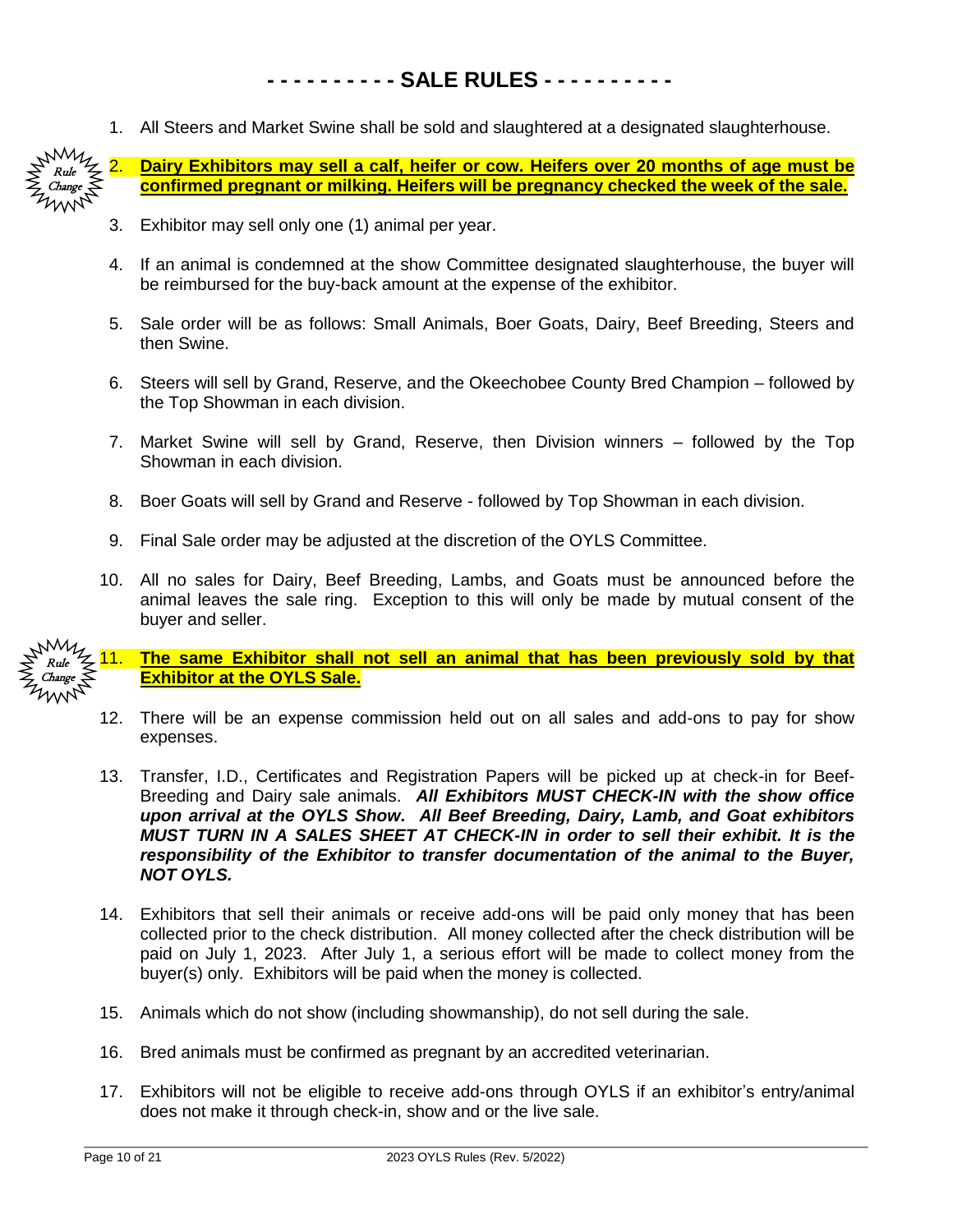#### **SPECIAL RULES FOR BEEF BREEDING SHOW**

- 1. Purebred entry forms must also include a copy of the registration papers or the application for registration if not already registered.
- 2. All unregistered Beef Breeding animals will be shown by weight.
- 3. Large classes may be split**.**
- 4. If there are less than five (5) registered animals of the same breed and same gender, they will be added to the All Other Breed class according to age.
- 5. Bulls must be registered in the name of the exhibitor and papers shown upon entering the barn or certificate of application according to the breed association rules.
- 6. Bulls must not be over 24 months old as of day of show.
- 7. Heifers must not be over 36 months old as of day of show.
- 8. All bulls over 12 months old will be shown with a nose lead. A nose lead is optional and at the discretion of the exhibitor for Beef Breeding Females and Steers.
- 9. Exhibitors will be granted one substitution animal provided that the substituted animal has been owned by the exhibitor at least 60 days prior to the OYLS show. Substitution must be declared by Monday, February 13, 2023 at 5:00 pm.
- 10. Registered and crossbred females may be shown, but registered females must be registered in the exhibitor's name and papers must be shown upon entering the barn or certificate of application according to the breed association rules.
- 11. Calves shown with cows must be under 205 days old on day of show and the cow must be 36 months or younger.
- 12. Classes 15 and 16 must accompany confirmation by an accredited veterinarian that they are bred.
- 13. Beef cattle classes listed on page 19 of this Rule book.

14. There will be an overall Okeechobee County Bred heifer champion. **Each division will select a Grand and Reserve County Bred champion at the end of their shows who will come back to compete for overall County Bred Champion.** 15. **Show boxes and chairs will not be allowed in the barn. Space will be provided in the horse barn stalls. (Excluding Dairy Show Exhibitors)** 16. **Water bucket MUST NOT be left in cattle beds. They must be removed immediately after watering the animal.** 17. **Thursday, March 16, 2023 at 9:00 am, some Beef Breeding Exhibitors may be required to walk their animal into the show ring to demonstrate control of their animal. This will be at the discretion of the Committee.** Rule Change New Rule ., New Rule .. New Rule - 1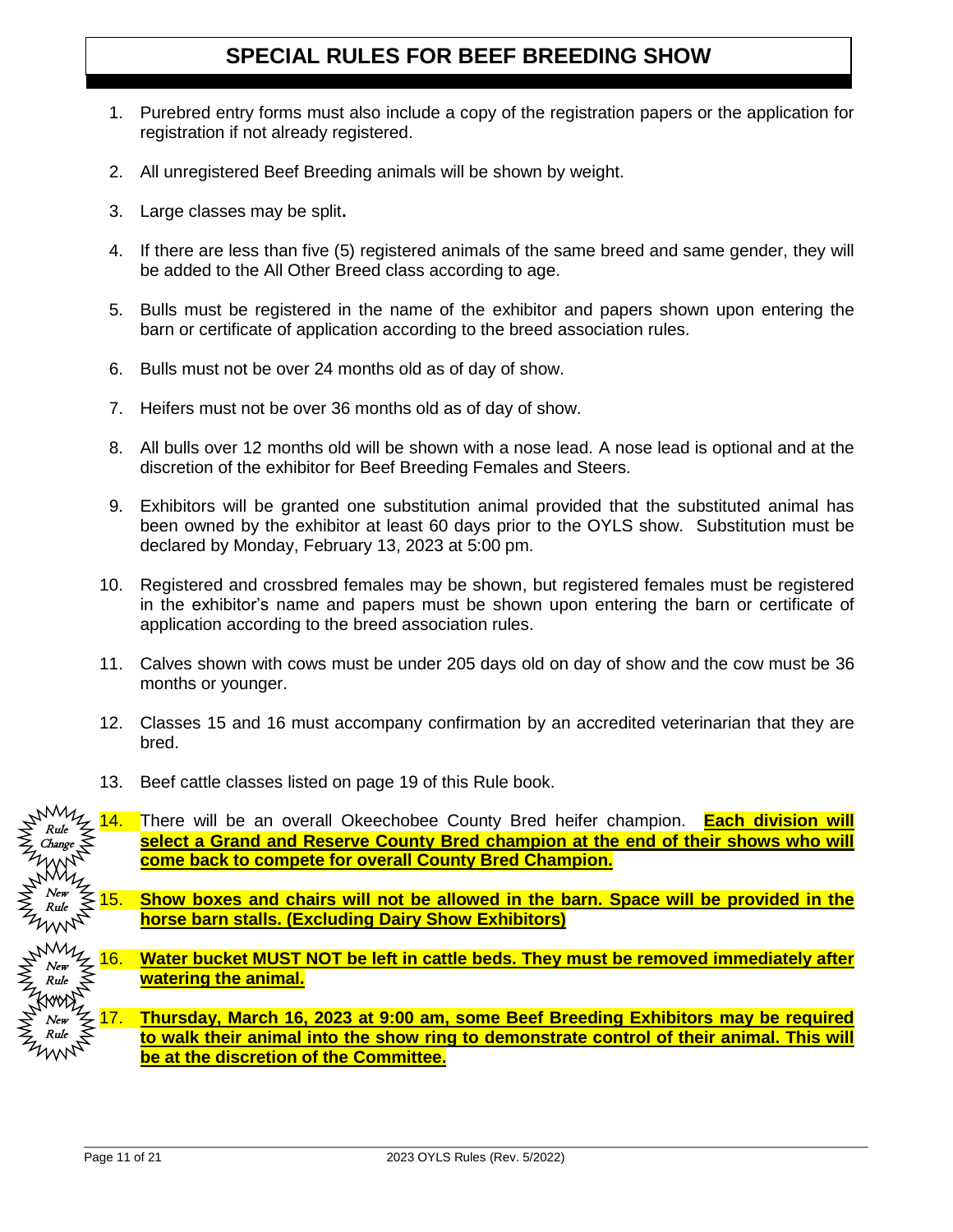#### **SPECIAL RULES FOR DAIRY SHOW**

- 1. Registered and grade females with Grade I.D. papers may be shown, provided they are registered in the exhibitor's name. Registration/Grade ID papers or a copy of the certificate of application must be submitted with online entry. Any entries with pending registration/grade ID papers need to submit updated copies of their papers before check-in. Registration/Grade ID papers/Lease agreements must also be shown upon entering barn at check-in.
- 2. Exhibitors may enter dairy females of the following six (6) breeds (Ayrshire, Brown Swiss, Guernsey, Holstein, Jersey and Milking Shorthorn).
- 3. Exhibitors may enter and show dairy animals that are leased to the exhibitor through the official Florida 4-H or FFA Dairy Lease Program. A copy of the official Lease certificate must be submitted online at time of entry. The rules of the official Florida 4-H or FFA Dairy Lease Program will apply to leased animals. Rules can be obtained by contacting the Lease Program Administrator, Dr. Chris DeCubellis [\(cdecube@ufl.edu\)](mailto:cdecube@ufl.edu).
- 4. No dairy animals may be entered or shown that are owned by more than one owner. This applies to owned or lease animals.
- 5. **Exhibitors may enter and show up to six (6) Dairy animals. Dairy Exhibitors exhibiting up to six (6) Dairy animals will not be permitted to show any other species.**
- 6. **The Dairy Committee may allow for up to two (2) substitutions up until check-in.**
- 7. All Class 2 or older dairy animals, including substitutions, must be owned or leased by December 1, 2022. All Class 1 dairy animals, including substitutions, must be owned or leased by entry deadline.
- 8. There will be a Junior, Senior and Overall Champion Bred-by-Exhibitor class. A Bred-by animal is born to a dam that was owned by the exhibitor at the time of breeding. Proof of bredby entry will be confirmed with registration paperwork at check-in. Leased animals are not eligible for bred-by classes.

\*Dairy classes listed on Page 20 of this Rule Book.

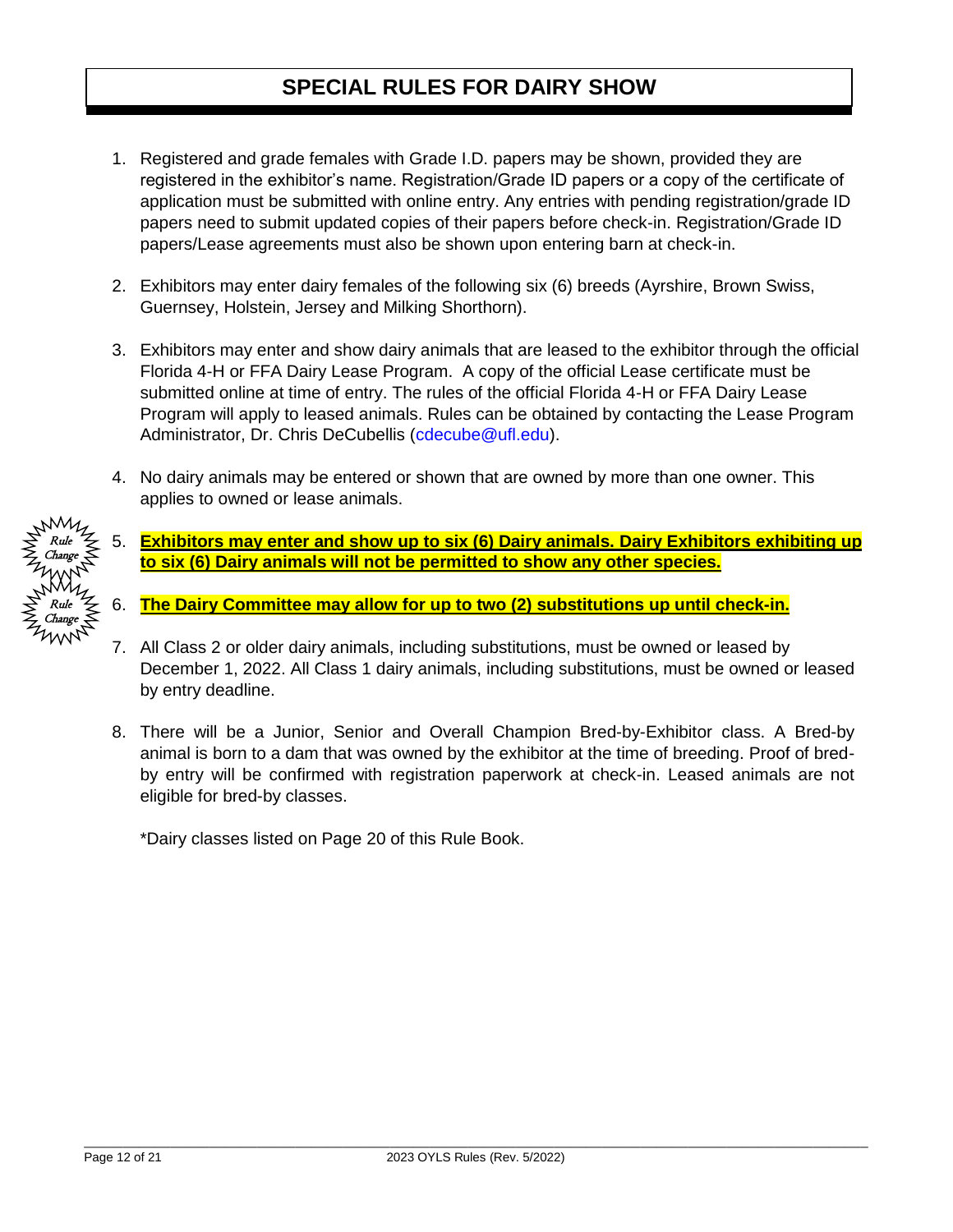#### **SPECIAL RULES FOR STEER SHOW**

- 1. Steer entry forms are due Wednesday, September 14, 2022 by 5:00 pm. (this is your intent to show in the 2023 OYLS Steer Show.)
- 2. Steer Exhibitor must declare their entry between Monday, November 28, 2022 and Monday, **December 12, 2022** by 5:00pm. Declaring your entry is taking a nose print from the steer on a 3 x 5 index card in a Ziploc bag with the Exhibitor's name on it to the Extension Office and exchanging it for an ear tag. (If an Exhibitor does not have the means to tag their animal, contact an OYLS Steer Committee member, your County 4-H Extension Agent or your FFA Advisor.
- 3. Steers will be weighed once and one time only and must weigh **at least 1000 pounds** at show weigh-in on **March 15, 2023.**
- 4. County bred steers will be source verified by the Okeechobee Youth Livestock Show Committee at check-in.
- 5. Steers will be classed by the show Committee according to weight with no more than 8 per class.
- 6. There will be an Okeechobee County Bred steer champion.
- 7. A nose lead is optional and at the discretion of the Exhibitor.

Show boxes and chairs will not be allowed in the barn. Space will be provided in the **horse barn stalls. (Excluding Dairy Show Exhibitors)**

9. **Water bucket MUST NOT be left in cattle beds. They must be removed immediately after watering the animal.**

**Thursday, March 16, 2023 at 9:00 am, ALL STEER EXHIBITORS MUST walk their animal into the show ring to demonstrate control of their animal.** 

New Rule . .

New Rule **CONTRACTOR** ۰. New Rule .,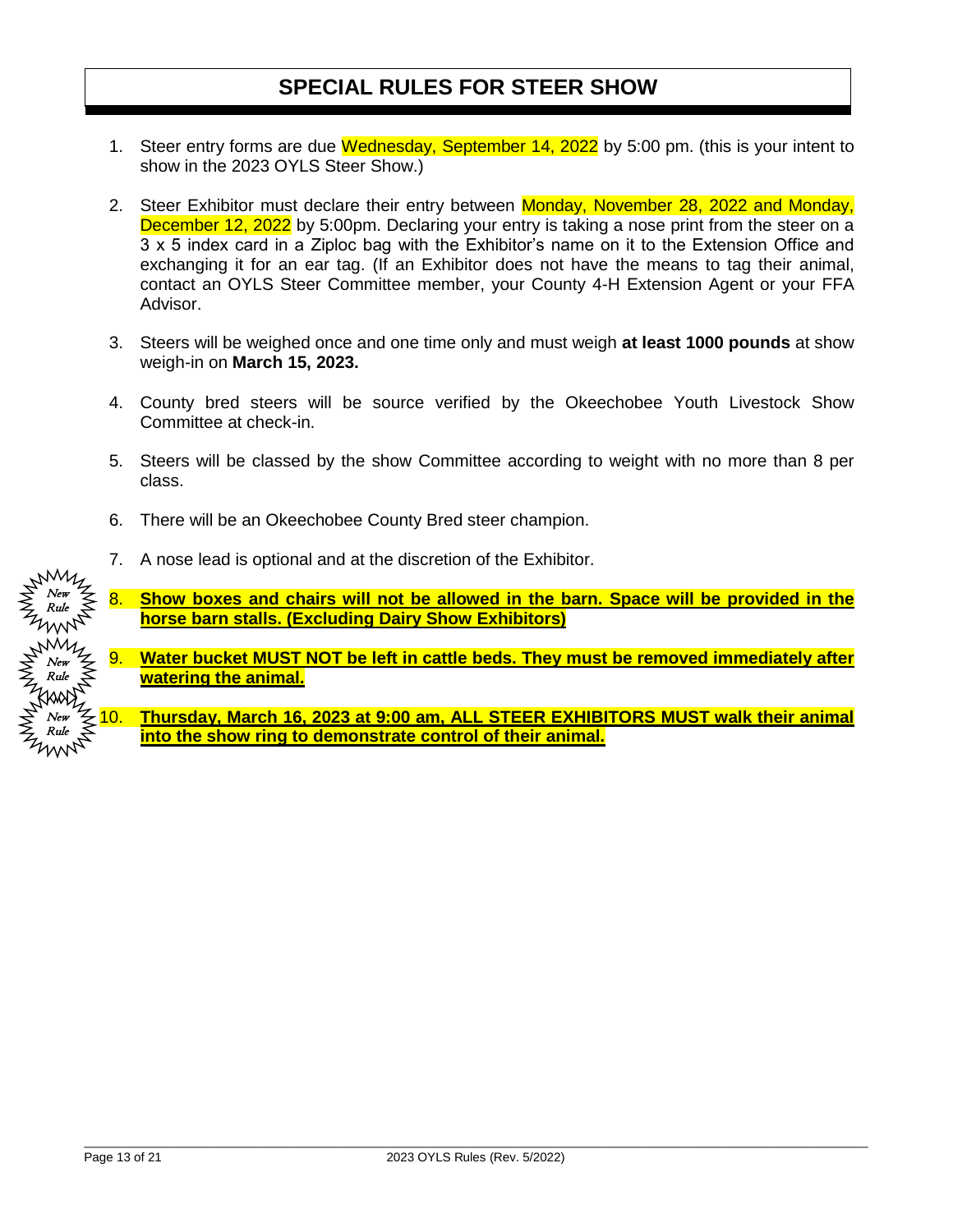#### **SPECIAL RULES FOR MARKET SWINE SHOW**

- 1. All Market Swine must be of a recognized domestic breed.
- 2. All entries must be limited to market barrows or open gilts.
- 3. Market Swine will be checked-in, photographed and tagged on Saturday, December 3, 2022, at the Agri-Civic Center on Hwy. 710. The Exhibitor or a representative designated by the Exhibitor shall handle the hog for the Committee to place the tag in the ear of the market hog. The livestock Committee will not handle the animal.
- 4. Market Swine must weigh a minimum of 230 pounds and a maximum of 310 pounds at weighin on Monday, March 13, 2023.
- 5. During check-in/weigh-in at the show, drivers are to remain in vehicle and pull forward as soon as the animal is unloaded.
- 6. Market Swine will be allowed to weigh one time only at the weigh-in. In case an animal does not meet weight requirement, exhibitor may request the scales be zeroed and re-weighed immediately. The request must be made before the animal leaves the scales and the animal cannot be removed from the scale area before being re-weighed.
- 7. Market Swine not making weight Exhibitors will be given the option to sell their animal at rail price or take the animal home. (example of rail price: 200lb animal  $x $0.50 = $100$ )
- 8. By 3:00 pm the day of check-in, if animal has not yet been attended to, Exhibitor and/or parent will be contacted. If issue is not resolved in a timely manner. Exhibitor will be disqualified, and the animal will then become the possession of OYLS.
- 9. All Market Swine Exhibitors must provide a self watering device in the pen at all times.
- 10. Cedar shavings will not be permitted.
- 11. **All Market Swine must have an exhibitor's identification sign. The sign must have the Exhibitor's name, 4-H/FFA club name, animal name and animal breed. Signs must be displayed by the end of the respective check-in day.**



Pens will be checked twice daily for cleanliness, water and signage. If pens are found **not up to standard of OYLS, Exhibitor will be warned at the time of check. If the issue is not resolved by the next check, Exhibitor will be fined \$200 per day. Cleanliness will be at the discretion of the OYLS Committee.**



- 13. **Market Swine must be controlled by the Exhibitor at all times using the proper tools. Failure to comply will result in being banned from showing in OYLS for one (1) year.**
- 14. **Market Swine are required to have Health Papers and EID number MUST be on the Health Papers.**
- 15. **Show boxes and chairs will not be allowed in the barn. Space will be provided in the horse barn stalls. (Excluding Dairy Show Exhibitors)**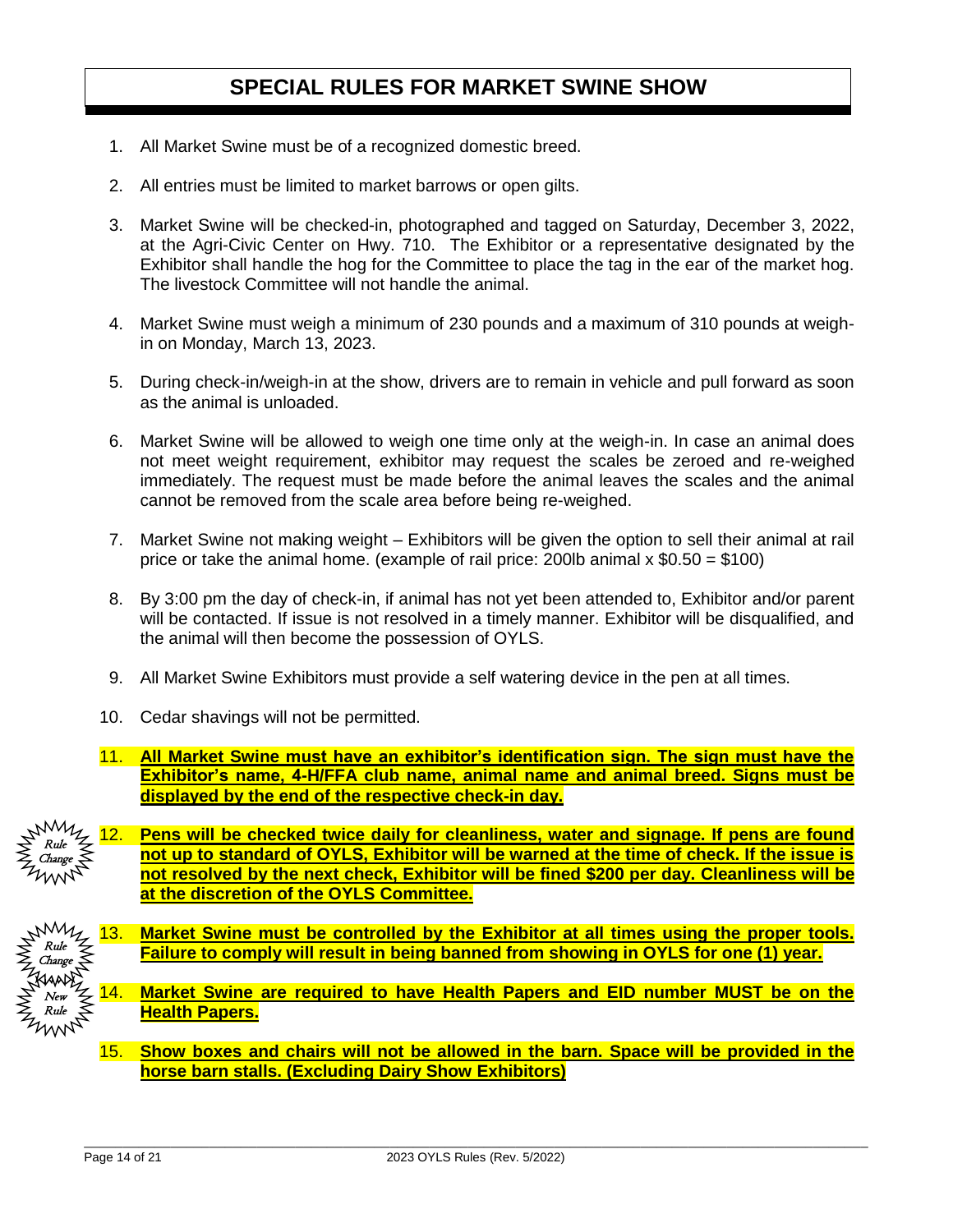16. **Buyer's thank you letter(s) must be in a stamped, addressed, unsealed envelope with a thank you letter(s) to the buyer(s) of your animal must be turned in to the Okeechobee County Extension Office on or before WEDNESDAY, April 5, 2023, at 5:00 pm or a \$100 fee will be deducted from the sale check. If your thank you letter(s) was/were not previously turned into the Okeechobee County Extension Office, it/they must be brought to the check distribution in a stamped, addressed, unsealed envelope before you receive your sale check. If the thank you letter is not received by the check distribution date, the Exhibitor will not be allowed to show next year. (see General Rules #26)**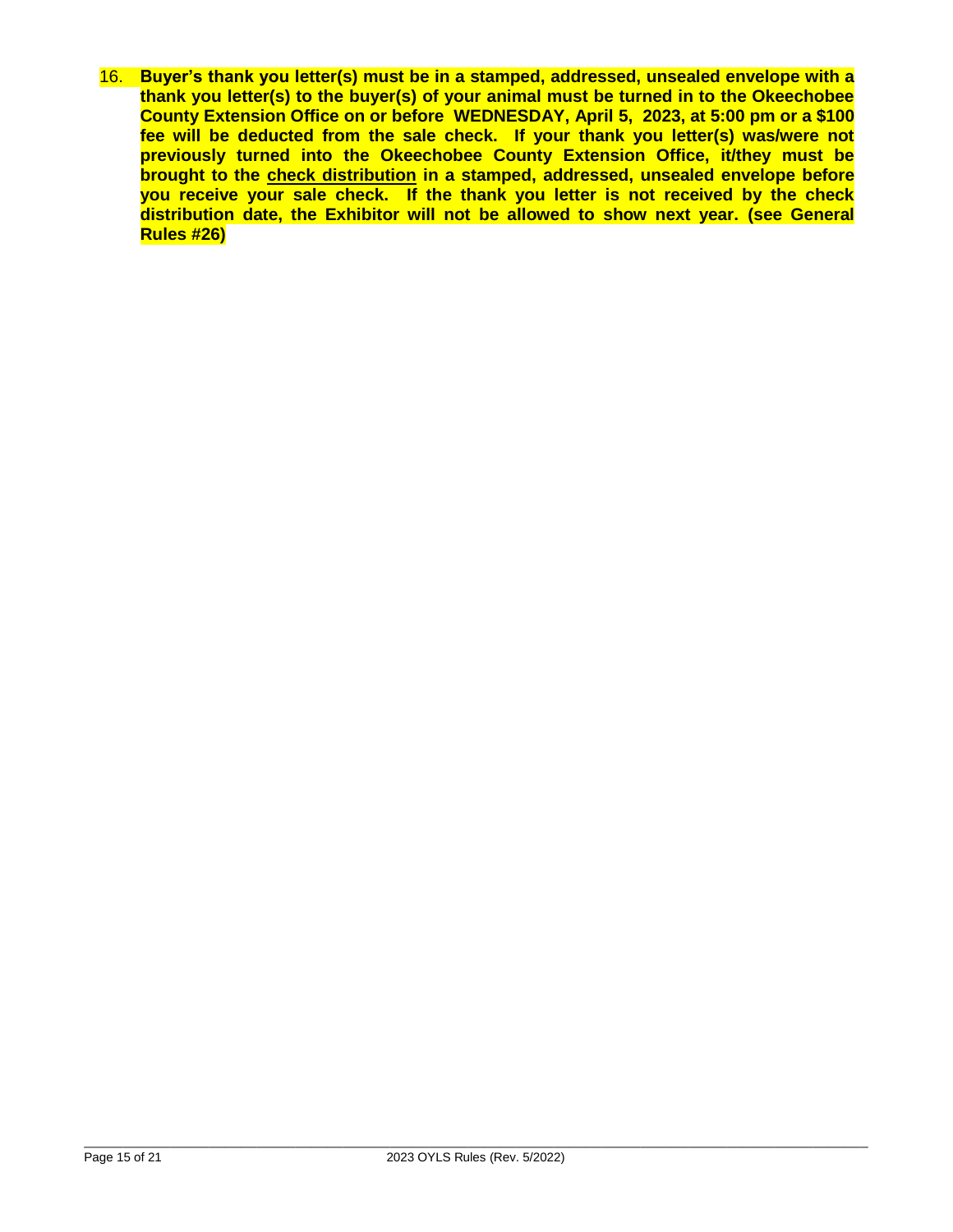#### **SPECIAL RULES FOR POULTRY SHOW**

- 1. As of show day, all birds must be at least 180 days old.
- 2. All birds must be owned by the exhibitor or participant.
- 3. A photo of Exhibitor holding animal must be submitted to the OYLS Administrator at [okeechobeeyls@gmail.com](mailto:okeechobeeyls@gmail.com) at the time of entry. (excludes Cloverbuds)
- 4. No substitutions of animals within 30 days of check-in for exhibitors. (Cloverbuds will be allowed substitutions until check-in.
- 5. Cloverbuds are only permitted to exhibit one (1) Poultry.
- 6. If there are more than five (5) animals of the same breed and sex entered a class will be made. If there are not enough animals to make a class for the breed, the poultry will be shown in an open class with all other poultry of like sex.
- 7. Poultry entries will be limited to chickens, ducks and turkeys.
- 8. All birds will be bled and checked for disease at check-in. BIRDS WILL NOT BE ACCEPTED UNLESS THEY ARE IN HEALTHY CONDITION.
- 9. The OYLS Committee may decline any entries they feel should not be shown.
- 10. It is suggested you dust your bird for mites with 5% Sevin or 5% Bug-Be-Gone prior to checkin day.
- 11. There will be NO medicating of birds. If illness appears during the course of the show, the birds must be removed from the premises.
- 12. Pairs equal two entries. There will be no animals shown or caged as pairs.
- 13. Exhibitors are responsible for supplying dividers between cages of animals if preferred, OYLS is not responsible.
- 14. Storage under cages is prohibited. Space will be provided in the Horse Barn stalls.
- 15. **Shavings nor hay will not be permitted in cages.**
- 16. **Feeders and waterers must be secured to the side of the cage.**
- 17. **Animals not cared for properly by cleaning cages, feeding and watering will be excused at the discretion of the Committee.**
- 18. There will be limited access to the small animal barn during judging of animals.
- 19. **Animals will be released immediately following awards ceremony the day of the show.**

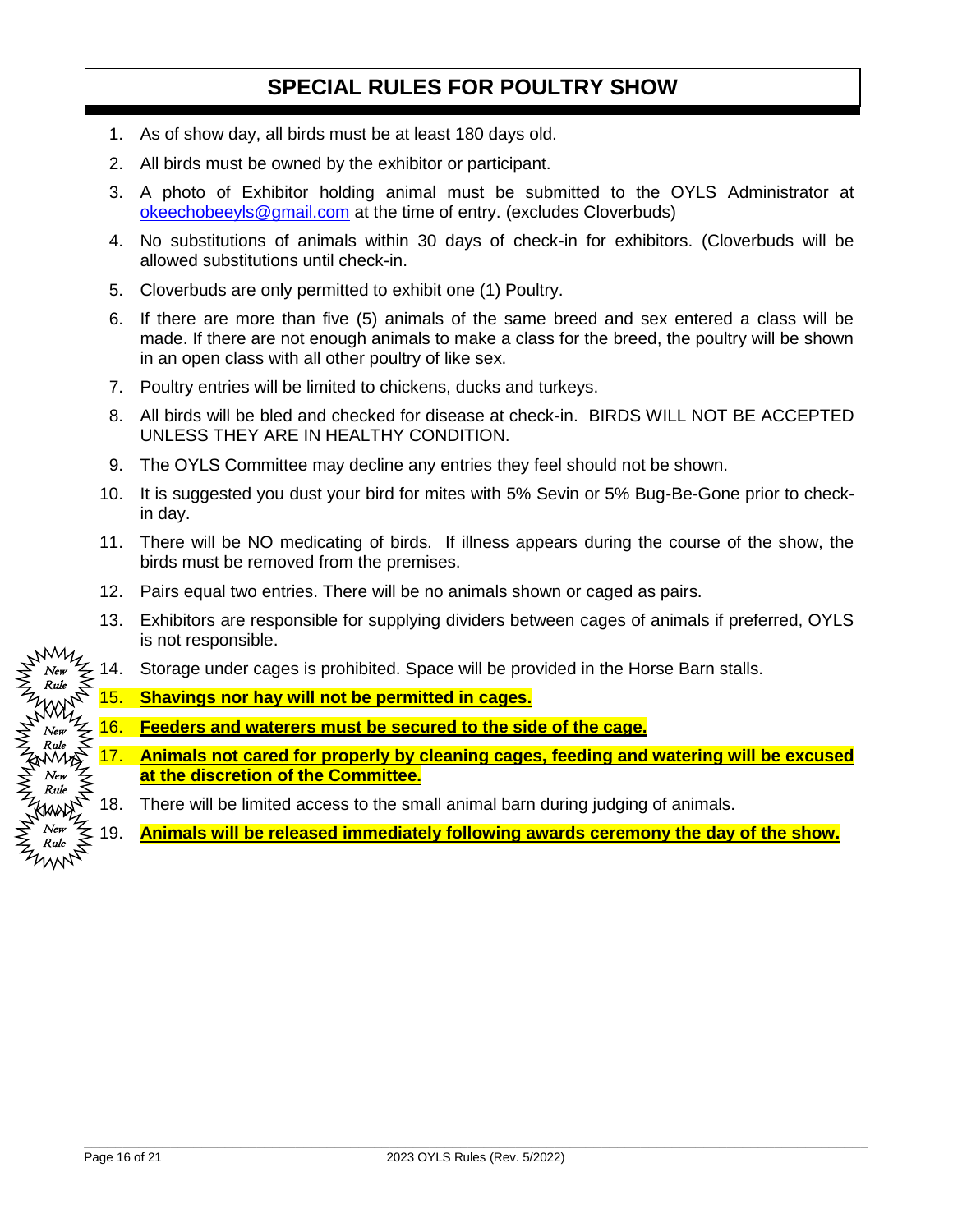#### **SPECIAL RULES FOR RABBIT SHOW**

- 1. As of show day, rabbits under 180 days old will be accepted.
- 2. All rabbits must be owned by the exhibitor or participant.
- 3. A photo of Exhibitor holding animal must be submitted to the OYLS Administrator at [okeechobeeyls@gmail.com](mailto:okeechobeeyls@gmail.com) at the time of entry. (excludes Cloverbuds)
- 4. All rabbits will be checked for disease at check-in. Automatic disqualifications include: runny eyes or nose, matted and heavily soiled fur below the tail, ear or fur mites, and/or excessively long nails. RABBITS WILL NOT BE ACCEPTED UNLESS THEY ARE IN HEALTHY CONDITION.
- 5. The OYLS Committee may decline any entries they feel should not be shown.
- 6. If illness appears during the course of the show, the rabbit must be removed from the premises.
- 7. No substitutions of animals within 30 days of check-in for exhibitors. (Cloverbuds will be allowed substitutions until check-in).
- 8. Cloverbuds are only permitted to exhibit one (1) Rabbit.
- 9. If there are more than five (5) animals of the same breed and sex entered a class will be made. If there are not enough animals to make a class for the breed, the rabbit will be shown in an open class with all other does or bucks.
- 10. Exhibitors are responsible for supplying dividers between cages of animals if preferred. OYLS is not responsible.
- 11. There will be limited access to the small animal barn during judging of animals.



- 13. **Shavings nor hay will not be permitted in cages.**
- 14. **Feeders and waterers must be secured to the side of the cage.**
- 15. **Animals not cared for properly by cleaning cages, feeding and watering will be excused at the discretion of the Committee.**
- 16. **Animals will be released immediately following awards ceremony the day of the show.**

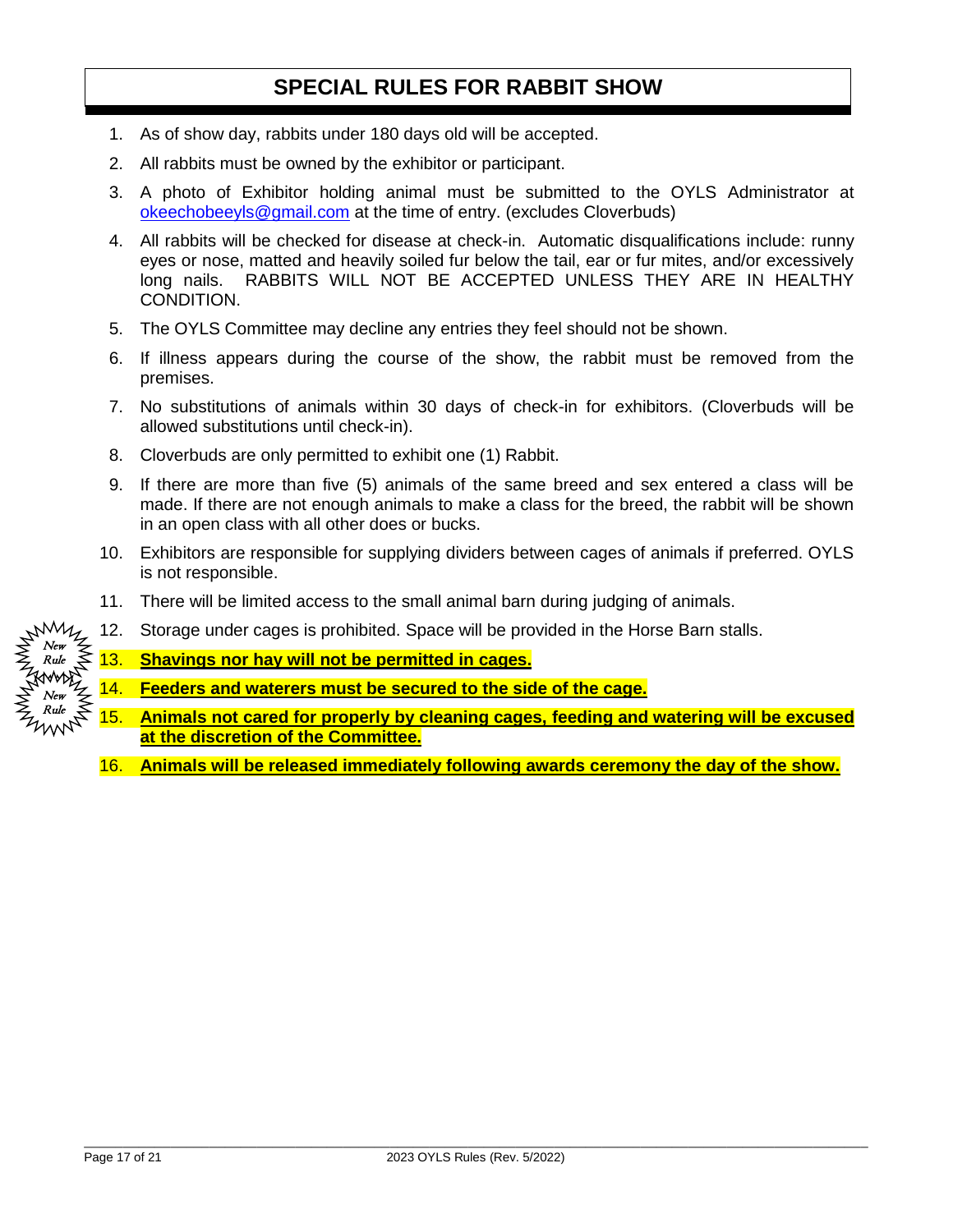#### **SPECIAL RULES FOR BOER GOAT SHOW**



- 1. Eligibility of Animal: **Limited to Boer** Goats. Each Exhibitor will be responsible for obtaining their own goat.
- 2. Exhibitors must submit a photo of goat with Scrapies tag when registering online. Scrapies tag information must be submitted at time of register. There will be no initial weigh-in.
- 3. FINAL WEIGH-IN & ANIMAL ELIGIBILITY: Goats will be weighed on certified scales and this will be the official weight. Goats will be placed in class based on weight. Animals not displaying a Scrapies tag will not be permitted to be unloaded.

NOTE: ALL PENS MUST BE CLEANED DAILY. EXHIBITORS ARE REQUIRED TO CLEAN GROOMING AREAS AFTER GROOMING. A \$25 PENALTY PER ANIMAL WILL BE ASSESSED IF THE PEN IS NOT PROPERLY CLEANED DAILY OR EXHIBITOR DOES NOT CLEAN GROOMING AREA AFTER GROOMING.

- 4. SHOWING: All Boer Goats must be trained for show and are to be controlled by the exhibitor.
- 5. All Boer Goats must be shown in their natural confirmation and structure without alterations or modification, except for the grooming and treatment of the wool and trimming of the hooves.
- 6. Boer Goats are to be kept clean and in show condition until official release time.
- 7. Dairy goats are not permitted to show.



**9. Show boxes and chairs will not be allowed in the barn. Space will be provided in the horse barn stalls. (Excluding Dairy Show Exhibitors)**



New Rule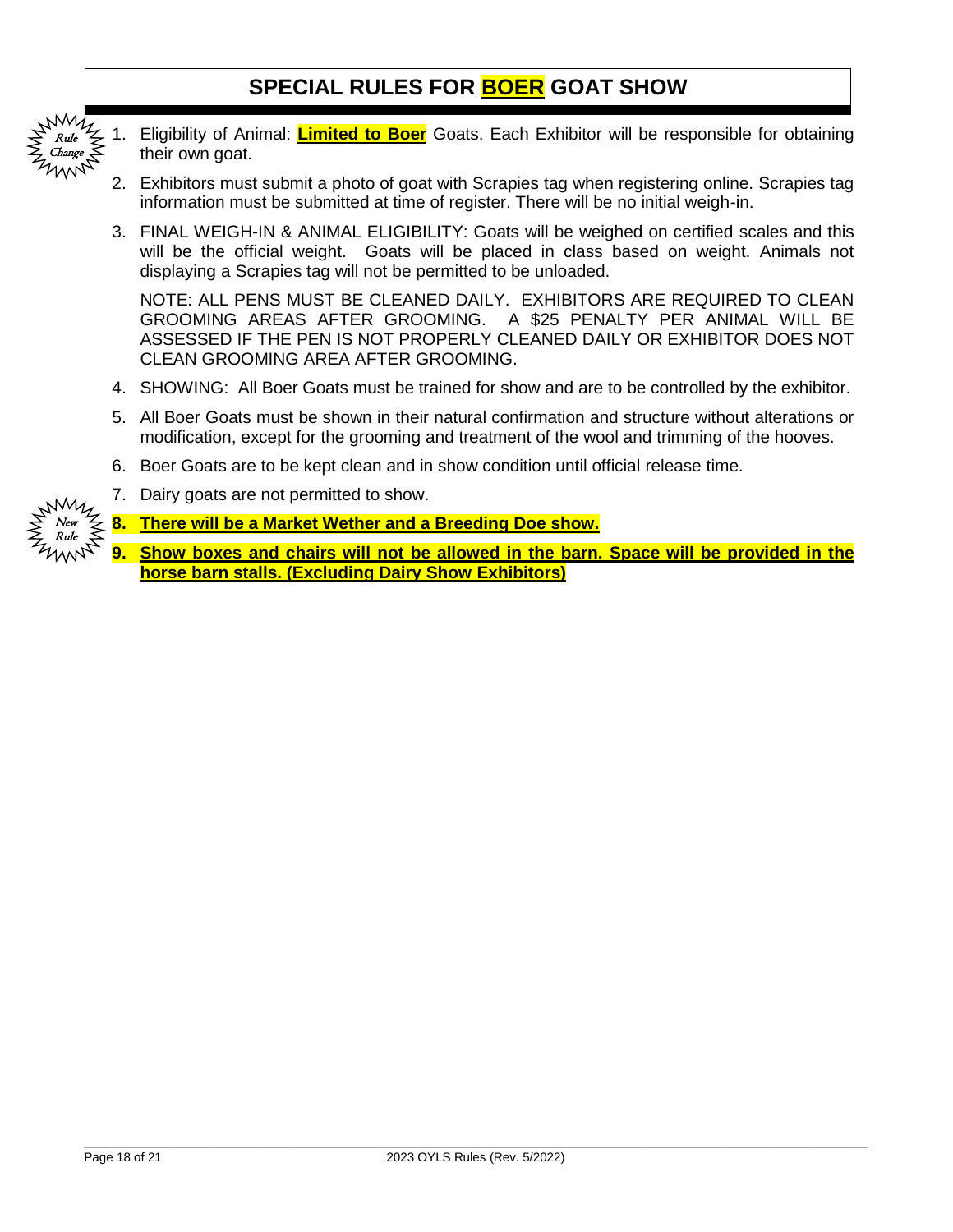#### **YOUTH HEIFER BEEF BREEDING CLASSES**

- Class 1 Jr. Heifer calves calved May 1, 2022 and later
- Class 2 Jr. Heifer calves calved between April 1 & April 30, 2022
- Class 3 Jr. Heifer calves calved between March 1 & March 31, 2022
- Class 4 Jr. Heifer calves calved between January 1 & February 28, 2022
- Class 5 Jr. Heifer Champion
- Class 6 Jr. Heifer Reserve Champion
- Class 7 Late Intermediate Heifers calved between October 1 & December 31, 2021
- Class 8 Late Intermediate Heifers calved between July 1 & September 30, 2021
- Class 9 Early Intermediate Heifers calved between April 1 & June 30, 2021
- Class 10 Early Intermediate Heifers calved between January 1 & March 31, 2021
- Class 11 Intermediate Champion
- Class 12 Intermediate Reserve Champion
- Class 13 Late Sr. Heifers calved between October 1 & December 31, 2020
- Class 14 Late Sr. Heifers calved between July 1 and September 30, 2020
- Class 15 Early Sr. Bred Heifers calved between April 1 & June 30, 2020
- Class 16 Early Sr. Bred Heifers calved between January 1 & March 31, 2020
- Class 17 Champion Sr. Heifer
- Class 18 Reserve Champion Sr. Heifer
- Class 19 Grand Champion Female
- Class 20 Reserve Grand Champion Female

#### **YOUTH BULL BEEF BREEDING CLASSES**

- Class 30 Bulls calved October 1 to December 31, 2022
- Class 31 Bulls calved July 1 to September 30, 2022
- Class 32 Bulls calved April 1 to June 30, 2022
- Class 33 Bulls calved January 1 to March 31, 2022
- Class 34 Bulls calved October 1 to December 31, 2021
- Class 35 Bulls calved July 1 to September 30, 2021
- Class 36 Bulls calved April 1 to June 30, 2021
- Class 37 Bulls calved January 1 to March 31, 2021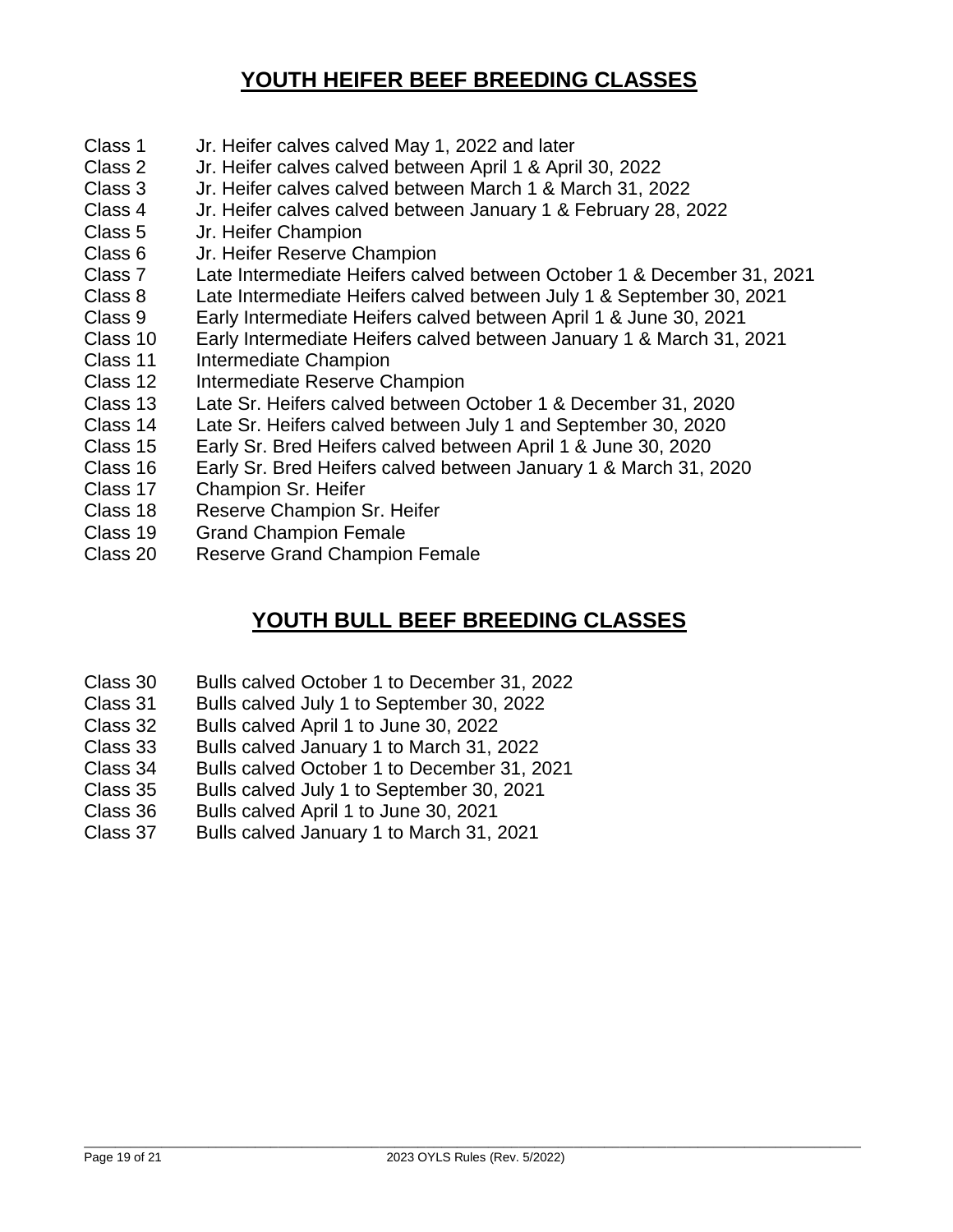#### **DAIRY CLASSES**

| 1. Junior Heifer Calf                                                   | Born Sept. 1, 2022 - Dec. 31, 2022 |  |  |
|-------------------------------------------------------------------------|------------------------------------|--|--|
| 2. Intermediate Heifer Calf                                             | Born June 1, 2022 - Aug. 31, 2022  |  |  |
| 3. Senior Heifer Calf                                                   | Born March 1, 2022 - May 31, 2022  |  |  |
| 4. Winter Yearling                                                      | Born Dec. 1, 2021 - Feb. 28, 2022  |  |  |
| 5. Junior Yearling                                                      | Born Sept. 1, 2021 - Nov. 30, 2021 |  |  |
| 6. Summer Yearling                                                      | Born June 1, 2021 - Aug. 31, 2021  |  |  |
| 7. Senior Yearling                                                      | Born March 1, 2021 - May 31, 2021  |  |  |
| 8. JUNIOR CHAMPION                                                      |                                    |  |  |
| 9. RESERVE JUNIOR CHAMPION                                              |                                    |  |  |
| $\star$<br>Junior Bred by Exhibitor - All Breeds - After Class 9 Jersey |                                    |  |  |
| 10. Junior Two-Year-Old                                                 | Born Sept. 1, 2020 - Feb. 28, 2021 |  |  |
| 11. Senior Two-Year-Old                                                 | Born March 1, 2020 - Aug. 31, 2020 |  |  |
| 12. Three Year-Old Cow                                                  | Born March 1, 2019 - Feb. 28, 2020 |  |  |
| 13. Four Year-Old Cow                                                   | Born March 1, 2018 - Feb. 28, 2019 |  |  |
| 14. Aged Cow                                                            | Born before March 1, 2018          |  |  |
| <b>15. SENIOR CHAMPION</b>                                              |                                    |  |  |
| <b>16. RESERVE SENIOR CHAMPION</b>                                      |                                    |  |  |
| 17. GRAND CHAMPION                                                      |                                    |  |  |
| <b>18. RESERVE GRAND CHAMPION</b>                                       |                                    |  |  |
| Senior Bred by Exhibitor - All Breeds - After Class 18 Jersey           |                                    |  |  |
|                                                                         |                                    |  |  |

- 19. OVERALL GRAND CHAMPION
- 20. OVERAL BRED-BY CHAMPION